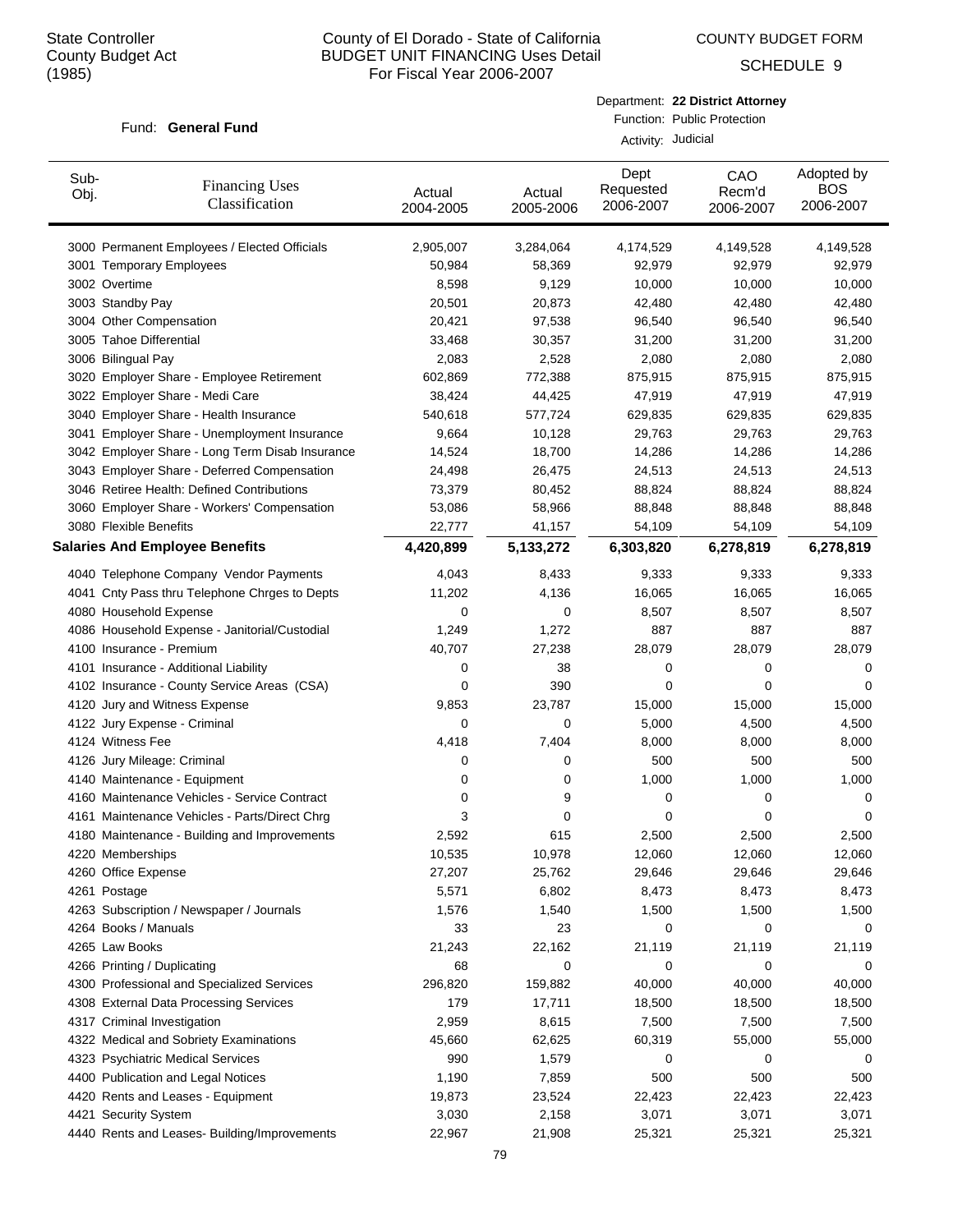COUNTY BUDGET FORM

SCHEDULE 9

### Fund: General Fund

Department: **22 District Attorney** Function: Public Protection

Activity: Judicial

| Sub-<br>Obj.        | <b>Financing Uses</b><br>Classification        | Actual<br>2004-2005 | Actual<br>2005-2006 | Dept<br>Requested<br>2006-2007 | CAO<br>Recm'd<br>2006-2007 | Adopted by<br><b>BOS</b><br>2006-2007 |
|---------------------|------------------------------------------------|---------------------|---------------------|--------------------------------|----------------------------|---------------------------------------|
|                     | 4460 Small Tools and Instruments               | 74                  | 0                   | 0                              | $\mathbf 0$                | 0                                     |
|                     | 4461 Minor Equipment                           | 3,983               | 12,258              | 5,000                          | 5,000                      | 5,000                                 |
|                     | 4462 Minor Computer Equipment                  | 53,007              | 15,758              | 3,489                          | 3,489                      | 3,489                                 |
|                     | 4463 Minor Telephone and Radio Equipment       | 0                   | 7,986               | 0                              | 0                          | 0                                     |
|                     | 4464 Minor Law Enforcement Equipment           | 2,306               | 4,648               | 2,500                          | 2,500                      | 2,500                                 |
|                     | 4500 Special Departmental Expense              | 0                   | 153                 | 20,000                         | 20,000                     | 20,000                                |
|                     | 4501 Special Projects                          | 1,632               | 1,096               | 2,435                          | 2,435                      | 2,435                                 |
|                     | 4503 Staff Development                         | 11,191              | 6,272               | 8,500                          | 8,500                      | 8,500                                 |
|                     | 4506 Film Development/Photography Supplies     | 253                 | 37                  | 253                            | 253                        | 253                                   |
|                     | 4509 Detective Expense                         | 1,509               | 1,383               | 2,000                          | 2,000                      | 2,000                                 |
|                     | 4510 District Attorney - DA                    | 0                   | 0                   | 5,000                          | 5,000                      | 5,000                                 |
|                     | 4529 Software License                          | 5,653               | 13,952              | 3,950                          | 3,950                      | 3,950                                 |
|                     | 4600 Transportation and Travel                 | 17,762              | 22,803              | 18,166                         | 18,166                     | 18,166                                |
|                     | 4602 Employee - Private Auto Mileage           | 3,714               | 6,629               | 7,568                          | 7,568                      | 7,568                                 |
|                     | 4605 Vehicle - Rent Or Lease                   | 41,970              | 51,330              | 58,424                         | 58,424                     | 58,424                                |
|                     | 4606 Fuel Purchases                            | 17,365              | 22,493              | 21,628                         | 21,628                     | 21,628                                |
|                     | 4620 Utilities                                 | 28,282              | 33,502              | 34,684                         | 34,684                     | 34,684                                |
|                     | <b>Services And Supplies</b>                   | 722,670             | 646,750             | 538,900                        | 533,081                    | 533,081                               |
|                     | 5300 Interfund Expenditures                    | 359                 | 1,294               | 0                              | $\mathbf 0$                | 0                                     |
|                     | 5322 Intrfnd Exp: Privacy/Compliance Program   | 0                   | 0                   | 4,069                          | 4,069                      | 4,069                                 |
|                     | <b>Other Charges</b>                           | 359                 | 1,294               | 4,069                          | 4,069                      | 4,069                                 |
|                     | 6040 Fixed Assets - Equipment                  | 2,460               | 0                   | 0                              | 0                          | 0                                     |
|                     | 6042 Fixed Assets - Computer Sys Equipment     | 11,390              | 57,022              | 20,000                         | 20,000                     | 20,000                                |
| <b>Fixed Assets</b> |                                                | 13,851              | 57,022              | 20,000                         | 20,000                     | 20,000                                |
|                     | 7000 Operating Transfers Out                   | 0                   | 0                   | 5,792                          | 0                          | 0                                     |
|                     | <b>Other Financing Uses</b>                    | $\bf{0}$            | 0                   | 5,792                          | 0                          | 0                                     |
|                     | 7200 Intrafund Transfers                       | $-11,871$           | 1,951               | 0                              | $-4,208$                   | $-4,208$                              |
|                     | 7220 Intrafnd: Telephone Equipment and Support | 26,983              | 28,886              | 30,968                         | 30,968                     | 30,968                                |
|                     | 7221 Intrafnd: Radio Equipment and Support     | 2,922               | 2,757               | 3,157                          | 3,157                      | 3,157                                 |
|                     | 7223 Intrafnd: Mail Service                    | 1,437               | 1,766               | 2,066                          | 2,066                      | 2,066                                 |
|                     | 7224 Intrafnd: Stores Support                  | 2,947               | 3,998               | 5,163                          | 5,163                      | 5,163                                 |
|                     | 7225 Intrafnd: Central Duplicating             | 758                 | 1,931               | 1,703                          | 1,703                      | 1,703                                 |
|                     | 7226 Intrafnd: Lease Administration Fee        | 502                 | 481                 | 240                            | 240                        | 240                                   |
|                     | 7227 Intrafnd: Internal Data Processing        | 23,761              | 20,171              | 21,557                         | 21,557                     | 21,557                                |
|                     | 7228 Intrafnd: Internet Connect Charges        | 5,055               | 5,835               | 6,444                          | 6,444                      | 6,444                                 |
|                     | 7229 Intrafnd: PC Support                      | 1,086               | 691                 | 1,639                          | 1,639                      | 1,639                                 |
|                     | 7231 Intrafnd: IS Programming Support          | 0                   | 105                 | 0                              | 0                          | 0                                     |
|                     | 7232 Intrafnd: Maint Bldg & Improvmnts         | 7,498               | 7,229               | 2,000                          | 2,000                      | 2,000                                 |
|                     | 7233 Intrafnd: Child Support Services          | $-544$              | $-32$               | 0                              | 0                          | 0                                     |
|                     | 7234 Intrafnd: Network Support                 | 47,378              | 43,236              | 53,389                         | 53,389                     | 53,389                                |
|                     | <b>Intrafund Transfers</b>                     | 107,913             | 119,005             | 128,326                        | 124,118                    | 124,118                               |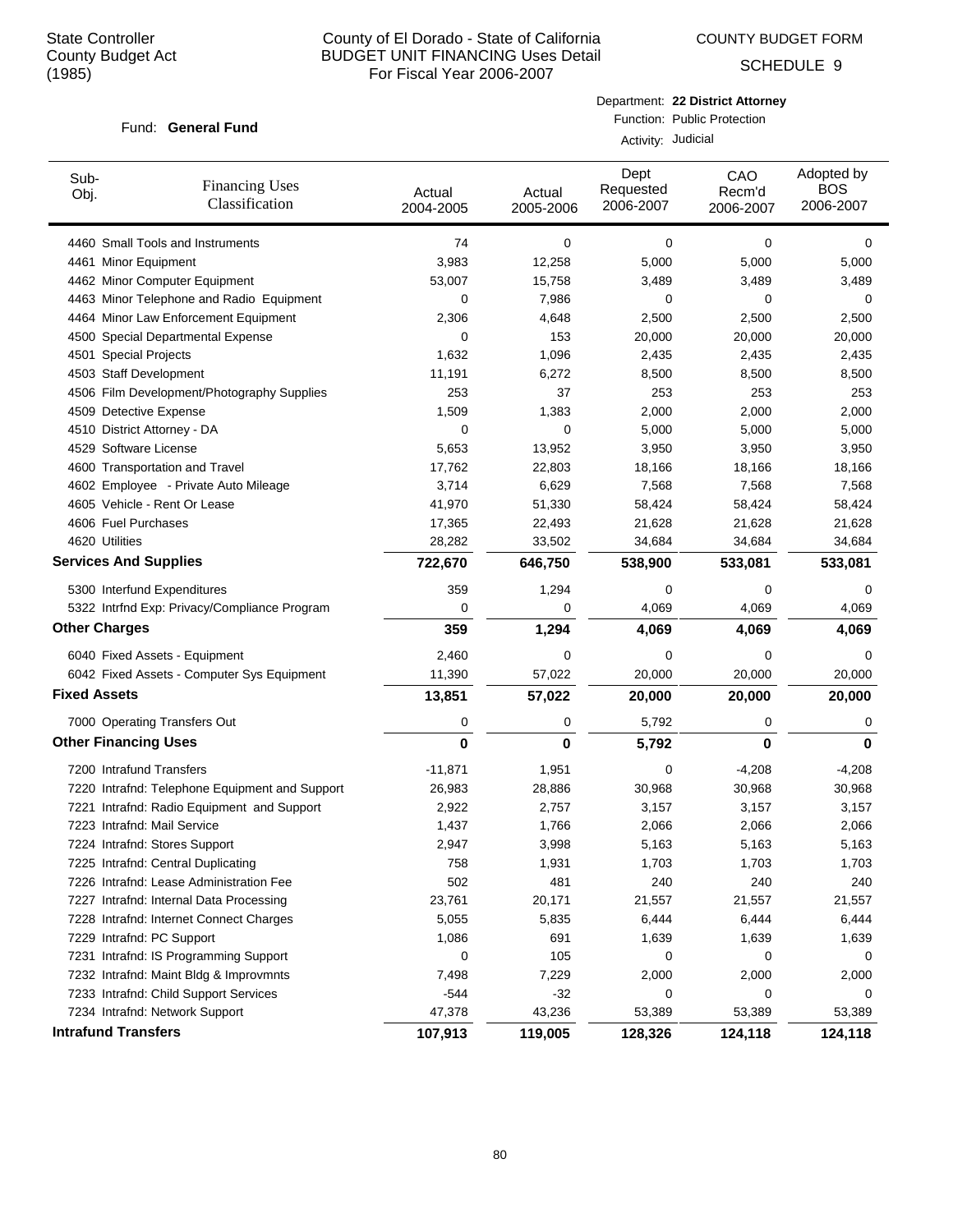COUNTY BUDGET FORM

SCHEDULE 9

|                                           | Fund: General Fund                                                              |                     | Department: 22 District Attorney<br>Function: Public Protection<br>Activity: Judicial |                                |                            |                                       |  |
|-------------------------------------------|---------------------------------------------------------------------------------|---------------------|---------------------------------------------------------------------------------------|--------------------------------|----------------------------|---------------------------------------|--|
| Sub-<br>Obj.                              | <b>Financing Uses</b><br>Classification                                         | Actual<br>2004-2005 | Actual<br>2005-2006                                                                   | Dept<br>Requested<br>2006-2007 | CAO<br>Recm'd<br>2006-2007 | Adopted by<br><b>BOS</b><br>2006-2007 |  |
|                                           | <b>Total Financing Uses</b>                                                     | 5,265,692           | 5.957.344                                                                             | 7.000.907                      | 6.960.087                  | 6,960,087                             |  |
| <b>Less Department Estimated Revenues</b> |                                                                                 | 2,035,116           | 1.996.684                                                                             | 1,905,239                      | 1.905.239                  | 1,905,239                             |  |
|                                           | <b>Department Use of Other General</b><br><b>Fund Sources (Net County Cost)</b> | 3,230,577           | 3,960,659                                                                             | 5,095,668                      | 5,054,848                  | 5,054,848                             |  |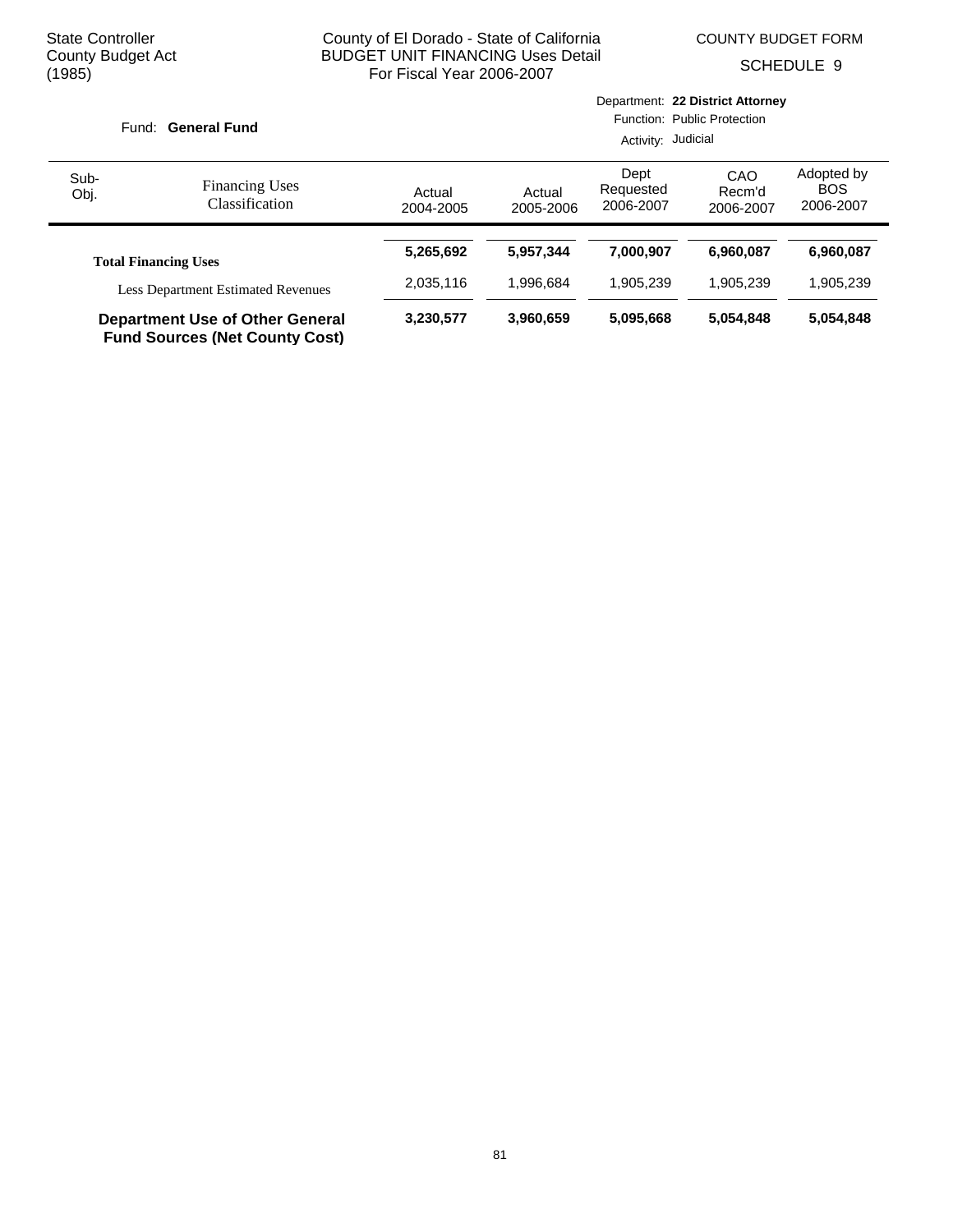COUNTY BUDGET FORM

SCHEDULE 9

#### Fund: General Fund

| Department: 23 Public Defender |
|--------------------------------|
| Function: Public Protection    |

Activity: Judicial

| 3000 Permanent Employees / Elected Officials<br>1,046,219<br>1,327,103<br>1,832,684<br>1,827,534<br>1,827,534<br>110,815<br>83,138<br>25,000<br>25,000<br>25,000<br>3001 Temporary Employees<br>3002 Overtime<br>7,312<br>161<br>0<br>0<br>0<br>3004 Other Compensation<br>6,655<br>16,882<br>0<br>0<br>0<br>3005 Tahoe Differential<br>13,393<br>14,883<br>15,600<br>15,600<br>15,600<br>3006 Bilingual Pay<br>4,295<br>6,699<br>6,760<br>6,760<br>6,760<br>3020 Employer Share - Employee Retirement<br>174,064<br>264,554<br>321,296<br>321,296<br>321,296<br>3022 Employer Share - Medi Care<br>13,761<br>17,147<br>20,623<br>20,623<br>20,623<br>3040 Employer Share - Health Insurance<br>120,195<br>140,127<br>106,245<br>106,245<br>106,245<br>3041 Employer Share - Unemployment Insurance<br>3,518<br>12,794<br>12,794<br>12,794<br>4,356<br>3042 Employer Share - Long Term Disab Insurance<br>5,396<br>7,180<br>6,141<br>6,141<br>6,141<br>3043 Employer Share - Deferred Compensation<br>15,329<br>20,049<br>4,193<br>4,193<br>4,193<br>3046 Retiree Health: Defined Contributions<br>25,708<br>30,573<br>30,573<br>30,573<br>22,477<br>3060 Employer Share - Workers' Compensation<br>24,694<br>27,975<br>21,333<br>21,333<br>21,333<br>3080 Flexible Benefits<br>16,671<br>26,429<br>54,000<br>54,000<br>54,000<br><b>Salaries And Employee Benefits</b><br>1,584,796<br>1,982,392<br>2,457,242<br>2,452,092<br>2,452,092<br>4040 Telephone Company Vendor Payments<br>149<br>75<br>0<br>0<br>0<br>1,963<br>3,000<br>3,000<br>3,000<br>4041 Cnty Pass thru Telephone Chrges to Depts<br>7,714<br>4086 Household Expense - Janitorial/Custodial<br>4,244<br>4,200<br>4,200<br>4,200<br>3,744<br>4100 Insurance - Premium<br>7,036<br>5,145<br>5,195<br>5,195<br>5,195<br>1,464<br>4120 Jury and Witness Expense<br>864<br>0<br>0<br>0<br>378<br>0<br>0<br>4122 Jury Expense - Criminal<br>0<br>0<br>168<br>4124 Witness Fee<br>3,500<br>3,500<br>3,500<br>0<br>500<br>500<br>0<br>1,000<br>4140 Maintenance - Equipment<br>0<br>1,051<br>1,200<br>1,200<br>1,200<br>4141 Maintenance - Office Equipment<br>0<br>300<br>300<br>300<br>4144 Maint: Computer System Supplies<br>94<br>0<br>1,000<br>4161 Maintenance Vehicles - Parts/Direct Chrg<br>23<br>0<br>0<br>0<br>15,000<br>4180 Maintenance - Building and Improvements<br>0<br>0<br>0<br>0<br>$\mathbf 0$<br>24,900<br>1,000<br>1,000<br>1,000<br>4182 Maintenance - Rental Property<br>4220 Memberships<br>5,645<br>5,635<br>5,970<br>5,970<br>5,970<br>23<br>4240 Miscellaneous Expense<br>0<br>0<br>0<br>0<br>5,077<br>7,110<br>4260 Office Expense<br>4,750<br>4,750<br>4,750<br>4261 Postage<br>728<br>1,000<br>1,000<br>1,000<br>872<br>4262 Software<br>25<br>1,193<br>8,000<br>3,500<br>3,500<br>6,312<br>6,973<br>7,000<br>7,000<br>7,000<br>4263 Subscription / Newspaper / Journals<br>13,478<br>16,983<br>10,500<br>10,000<br>10,000<br>4265 Law Books<br>4266 Printing / Duplicating<br>417<br>300<br>300<br>300<br>65<br>6,414<br>4300 Professional and Specialized Services<br>12,989<br>35,000<br>35,000<br>35,000<br>10,498<br>20,000<br>20,000<br>20,000<br>4317 Criminal Investigation<br>17,940<br>299<br>642<br>500<br>500<br>500<br>4318 Interpreter<br>4320 Verbatim Report - Transcription<br>1,930<br>5,017<br>4,000<br>4,000<br>4,000<br>4323 Psychiatric Medical Services<br>9,625<br>14,500<br>14,500<br>14,500<br>17,475<br>4324 Medical, Dental and Lab Services<br>4,310<br>8,036<br>6,000<br>6,000<br>6,000<br>373<br>4329 Probation - Non Govmt Agency Assist<br>0<br>0<br>0<br>0<br>4334 Fire Prevention and Inspection<br>45<br>39<br>150<br>150<br>150<br>4400 Publication and Legal Notices<br>0<br>569<br>0<br>0<br>0<br>4420 Rents and Leases - Equipment<br>5,361<br>6,803<br>5,200<br>5,200<br>5,200<br>4440 Rents and Leases- Building/Improvements<br>81,375<br>73,615<br>80,250<br>79,250<br>79,250 | Sub-<br>Obj. | <b>Financing Uses</b><br>Classification | Actual<br>2004-2005 | Actual<br>2005-2006 | Dept<br>Requested<br>2006-2007 | CAO<br>Recm'd<br>2006-2007 | Adopted by<br><b>BOS</b><br>2006-2007 |
|----------------------------------------------------------------------------------------------------------------------------------------------------------------------------------------------------------------------------------------------------------------------------------------------------------------------------------------------------------------------------------------------------------------------------------------------------------------------------------------------------------------------------------------------------------------------------------------------------------------------------------------------------------------------------------------------------------------------------------------------------------------------------------------------------------------------------------------------------------------------------------------------------------------------------------------------------------------------------------------------------------------------------------------------------------------------------------------------------------------------------------------------------------------------------------------------------------------------------------------------------------------------------------------------------------------------------------------------------------------------------------------------------------------------------------------------------------------------------------------------------------------------------------------------------------------------------------------------------------------------------------------------------------------------------------------------------------------------------------------------------------------------------------------------------------------------------------------------------------------------------------------------------------------------------------------------------------------------------------------------------------------------------------------------------------------------------------------------------------------------------------------------------------------------------------------------------------------------------------------------------------------------------------------------------------------------------------------------------------------------------------------------------------------------------------------------------------------------------------------------------------------------------------------------------------------------------------------------------------------------------------------------------------------------------------------------------------------------------------------------------------------------------------------------------------------------------------------------------------------------------------------------------------------------------------------------------------------------------------------------------------------------------------------------------------------------------------------------------------------------------------------------------------------------------------------------------------------------------------------------------------------------------------------------------------------------------------------------------------------------------------------------------------------------------------------------------------------------------------------------------------------------------------------------------------------------------------------------------------------------------------------------------------------------------------------------------------------------------------------------------------------------------------------------------------------------------------------------------------------------------------------------------------------------|--------------|-----------------------------------------|---------------------|---------------------|--------------------------------|----------------------------|---------------------------------------|
|                                                                                                                                                                                                                                                                                                                                                                                                                                                                                                                                                                                                                                                                                                                                                                                                                                                                                                                                                                                                                                                                                                                                                                                                                                                                                                                                                                                                                                                                                                                                                                                                                                                                                                                                                                                                                                                                                                                                                                                                                                                                                                                                                                                                                                                                                                                                                                                                                                                                                                                                                                                                                                                                                                                                                                                                                                                                                                                                                                                                                                                                                                                                                                                                                                                                                                                                                                                                                                                                                                                                                                                                                                                                                                                                                                                                                                                                                                                      |              |                                         |                     |                     |                                |                            |                                       |
|                                                                                                                                                                                                                                                                                                                                                                                                                                                                                                                                                                                                                                                                                                                                                                                                                                                                                                                                                                                                                                                                                                                                                                                                                                                                                                                                                                                                                                                                                                                                                                                                                                                                                                                                                                                                                                                                                                                                                                                                                                                                                                                                                                                                                                                                                                                                                                                                                                                                                                                                                                                                                                                                                                                                                                                                                                                                                                                                                                                                                                                                                                                                                                                                                                                                                                                                                                                                                                                                                                                                                                                                                                                                                                                                                                                                                                                                                                                      |              |                                         |                     |                     |                                |                            |                                       |
|                                                                                                                                                                                                                                                                                                                                                                                                                                                                                                                                                                                                                                                                                                                                                                                                                                                                                                                                                                                                                                                                                                                                                                                                                                                                                                                                                                                                                                                                                                                                                                                                                                                                                                                                                                                                                                                                                                                                                                                                                                                                                                                                                                                                                                                                                                                                                                                                                                                                                                                                                                                                                                                                                                                                                                                                                                                                                                                                                                                                                                                                                                                                                                                                                                                                                                                                                                                                                                                                                                                                                                                                                                                                                                                                                                                                                                                                                                                      |              |                                         |                     |                     |                                |                            |                                       |
|                                                                                                                                                                                                                                                                                                                                                                                                                                                                                                                                                                                                                                                                                                                                                                                                                                                                                                                                                                                                                                                                                                                                                                                                                                                                                                                                                                                                                                                                                                                                                                                                                                                                                                                                                                                                                                                                                                                                                                                                                                                                                                                                                                                                                                                                                                                                                                                                                                                                                                                                                                                                                                                                                                                                                                                                                                                                                                                                                                                                                                                                                                                                                                                                                                                                                                                                                                                                                                                                                                                                                                                                                                                                                                                                                                                                                                                                                                                      |              |                                         |                     |                     |                                |                            |                                       |
|                                                                                                                                                                                                                                                                                                                                                                                                                                                                                                                                                                                                                                                                                                                                                                                                                                                                                                                                                                                                                                                                                                                                                                                                                                                                                                                                                                                                                                                                                                                                                                                                                                                                                                                                                                                                                                                                                                                                                                                                                                                                                                                                                                                                                                                                                                                                                                                                                                                                                                                                                                                                                                                                                                                                                                                                                                                                                                                                                                                                                                                                                                                                                                                                                                                                                                                                                                                                                                                                                                                                                                                                                                                                                                                                                                                                                                                                                                                      |              |                                         |                     |                     |                                |                            |                                       |
|                                                                                                                                                                                                                                                                                                                                                                                                                                                                                                                                                                                                                                                                                                                                                                                                                                                                                                                                                                                                                                                                                                                                                                                                                                                                                                                                                                                                                                                                                                                                                                                                                                                                                                                                                                                                                                                                                                                                                                                                                                                                                                                                                                                                                                                                                                                                                                                                                                                                                                                                                                                                                                                                                                                                                                                                                                                                                                                                                                                                                                                                                                                                                                                                                                                                                                                                                                                                                                                                                                                                                                                                                                                                                                                                                                                                                                                                                                                      |              |                                         |                     |                     |                                |                            |                                       |
|                                                                                                                                                                                                                                                                                                                                                                                                                                                                                                                                                                                                                                                                                                                                                                                                                                                                                                                                                                                                                                                                                                                                                                                                                                                                                                                                                                                                                                                                                                                                                                                                                                                                                                                                                                                                                                                                                                                                                                                                                                                                                                                                                                                                                                                                                                                                                                                                                                                                                                                                                                                                                                                                                                                                                                                                                                                                                                                                                                                                                                                                                                                                                                                                                                                                                                                                                                                                                                                                                                                                                                                                                                                                                                                                                                                                                                                                                                                      |              |                                         |                     |                     |                                |                            |                                       |
|                                                                                                                                                                                                                                                                                                                                                                                                                                                                                                                                                                                                                                                                                                                                                                                                                                                                                                                                                                                                                                                                                                                                                                                                                                                                                                                                                                                                                                                                                                                                                                                                                                                                                                                                                                                                                                                                                                                                                                                                                                                                                                                                                                                                                                                                                                                                                                                                                                                                                                                                                                                                                                                                                                                                                                                                                                                                                                                                                                                                                                                                                                                                                                                                                                                                                                                                                                                                                                                                                                                                                                                                                                                                                                                                                                                                                                                                                                                      |              |                                         |                     |                     |                                |                            |                                       |
|                                                                                                                                                                                                                                                                                                                                                                                                                                                                                                                                                                                                                                                                                                                                                                                                                                                                                                                                                                                                                                                                                                                                                                                                                                                                                                                                                                                                                                                                                                                                                                                                                                                                                                                                                                                                                                                                                                                                                                                                                                                                                                                                                                                                                                                                                                                                                                                                                                                                                                                                                                                                                                                                                                                                                                                                                                                                                                                                                                                                                                                                                                                                                                                                                                                                                                                                                                                                                                                                                                                                                                                                                                                                                                                                                                                                                                                                                                                      |              |                                         |                     |                     |                                |                            |                                       |
|                                                                                                                                                                                                                                                                                                                                                                                                                                                                                                                                                                                                                                                                                                                                                                                                                                                                                                                                                                                                                                                                                                                                                                                                                                                                                                                                                                                                                                                                                                                                                                                                                                                                                                                                                                                                                                                                                                                                                                                                                                                                                                                                                                                                                                                                                                                                                                                                                                                                                                                                                                                                                                                                                                                                                                                                                                                                                                                                                                                                                                                                                                                                                                                                                                                                                                                                                                                                                                                                                                                                                                                                                                                                                                                                                                                                                                                                                                                      |              |                                         |                     |                     |                                |                            |                                       |
|                                                                                                                                                                                                                                                                                                                                                                                                                                                                                                                                                                                                                                                                                                                                                                                                                                                                                                                                                                                                                                                                                                                                                                                                                                                                                                                                                                                                                                                                                                                                                                                                                                                                                                                                                                                                                                                                                                                                                                                                                                                                                                                                                                                                                                                                                                                                                                                                                                                                                                                                                                                                                                                                                                                                                                                                                                                                                                                                                                                                                                                                                                                                                                                                                                                                                                                                                                                                                                                                                                                                                                                                                                                                                                                                                                                                                                                                                                                      |              |                                         |                     |                     |                                |                            |                                       |
|                                                                                                                                                                                                                                                                                                                                                                                                                                                                                                                                                                                                                                                                                                                                                                                                                                                                                                                                                                                                                                                                                                                                                                                                                                                                                                                                                                                                                                                                                                                                                                                                                                                                                                                                                                                                                                                                                                                                                                                                                                                                                                                                                                                                                                                                                                                                                                                                                                                                                                                                                                                                                                                                                                                                                                                                                                                                                                                                                                                                                                                                                                                                                                                                                                                                                                                                                                                                                                                                                                                                                                                                                                                                                                                                                                                                                                                                                                                      |              |                                         |                     |                     |                                |                            |                                       |
|                                                                                                                                                                                                                                                                                                                                                                                                                                                                                                                                                                                                                                                                                                                                                                                                                                                                                                                                                                                                                                                                                                                                                                                                                                                                                                                                                                                                                                                                                                                                                                                                                                                                                                                                                                                                                                                                                                                                                                                                                                                                                                                                                                                                                                                                                                                                                                                                                                                                                                                                                                                                                                                                                                                                                                                                                                                                                                                                                                                                                                                                                                                                                                                                                                                                                                                                                                                                                                                                                                                                                                                                                                                                                                                                                                                                                                                                                                                      |              |                                         |                     |                     |                                |                            |                                       |
|                                                                                                                                                                                                                                                                                                                                                                                                                                                                                                                                                                                                                                                                                                                                                                                                                                                                                                                                                                                                                                                                                                                                                                                                                                                                                                                                                                                                                                                                                                                                                                                                                                                                                                                                                                                                                                                                                                                                                                                                                                                                                                                                                                                                                                                                                                                                                                                                                                                                                                                                                                                                                                                                                                                                                                                                                                                                                                                                                                                                                                                                                                                                                                                                                                                                                                                                                                                                                                                                                                                                                                                                                                                                                                                                                                                                                                                                                                                      |              |                                         |                     |                     |                                |                            |                                       |
|                                                                                                                                                                                                                                                                                                                                                                                                                                                                                                                                                                                                                                                                                                                                                                                                                                                                                                                                                                                                                                                                                                                                                                                                                                                                                                                                                                                                                                                                                                                                                                                                                                                                                                                                                                                                                                                                                                                                                                                                                                                                                                                                                                                                                                                                                                                                                                                                                                                                                                                                                                                                                                                                                                                                                                                                                                                                                                                                                                                                                                                                                                                                                                                                                                                                                                                                                                                                                                                                                                                                                                                                                                                                                                                                                                                                                                                                                                                      |              |                                         |                     |                     |                                |                            |                                       |
|                                                                                                                                                                                                                                                                                                                                                                                                                                                                                                                                                                                                                                                                                                                                                                                                                                                                                                                                                                                                                                                                                                                                                                                                                                                                                                                                                                                                                                                                                                                                                                                                                                                                                                                                                                                                                                                                                                                                                                                                                                                                                                                                                                                                                                                                                                                                                                                                                                                                                                                                                                                                                                                                                                                                                                                                                                                                                                                                                                                                                                                                                                                                                                                                                                                                                                                                                                                                                                                                                                                                                                                                                                                                                                                                                                                                                                                                                                                      |              |                                         |                     |                     |                                |                            |                                       |
|                                                                                                                                                                                                                                                                                                                                                                                                                                                                                                                                                                                                                                                                                                                                                                                                                                                                                                                                                                                                                                                                                                                                                                                                                                                                                                                                                                                                                                                                                                                                                                                                                                                                                                                                                                                                                                                                                                                                                                                                                                                                                                                                                                                                                                                                                                                                                                                                                                                                                                                                                                                                                                                                                                                                                                                                                                                                                                                                                                                                                                                                                                                                                                                                                                                                                                                                                                                                                                                                                                                                                                                                                                                                                                                                                                                                                                                                                                                      |              |                                         |                     |                     |                                |                            |                                       |
|                                                                                                                                                                                                                                                                                                                                                                                                                                                                                                                                                                                                                                                                                                                                                                                                                                                                                                                                                                                                                                                                                                                                                                                                                                                                                                                                                                                                                                                                                                                                                                                                                                                                                                                                                                                                                                                                                                                                                                                                                                                                                                                                                                                                                                                                                                                                                                                                                                                                                                                                                                                                                                                                                                                                                                                                                                                                                                                                                                                                                                                                                                                                                                                                                                                                                                                                                                                                                                                                                                                                                                                                                                                                                                                                                                                                                                                                                                                      |              |                                         |                     |                     |                                |                            |                                       |
|                                                                                                                                                                                                                                                                                                                                                                                                                                                                                                                                                                                                                                                                                                                                                                                                                                                                                                                                                                                                                                                                                                                                                                                                                                                                                                                                                                                                                                                                                                                                                                                                                                                                                                                                                                                                                                                                                                                                                                                                                                                                                                                                                                                                                                                                                                                                                                                                                                                                                                                                                                                                                                                                                                                                                                                                                                                                                                                                                                                                                                                                                                                                                                                                                                                                                                                                                                                                                                                                                                                                                                                                                                                                                                                                                                                                                                                                                                                      |              |                                         |                     |                     |                                |                            |                                       |
|                                                                                                                                                                                                                                                                                                                                                                                                                                                                                                                                                                                                                                                                                                                                                                                                                                                                                                                                                                                                                                                                                                                                                                                                                                                                                                                                                                                                                                                                                                                                                                                                                                                                                                                                                                                                                                                                                                                                                                                                                                                                                                                                                                                                                                                                                                                                                                                                                                                                                                                                                                                                                                                                                                                                                                                                                                                                                                                                                                                                                                                                                                                                                                                                                                                                                                                                                                                                                                                                                                                                                                                                                                                                                                                                                                                                                                                                                                                      |              |                                         |                     |                     |                                |                            |                                       |
|                                                                                                                                                                                                                                                                                                                                                                                                                                                                                                                                                                                                                                                                                                                                                                                                                                                                                                                                                                                                                                                                                                                                                                                                                                                                                                                                                                                                                                                                                                                                                                                                                                                                                                                                                                                                                                                                                                                                                                                                                                                                                                                                                                                                                                                                                                                                                                                                                                                                                                                                                                                                                                                                                                                                                                                                                                                                                                                                                                                                                                                                                                                                                                                                                                                                                                                                                                                                                                                                                                                                                                                                                                                                                                                                                                                                                                                                                                                      |              |                                         |                     |                     |                                |                            |                                       |
|                                                                                                                                                                                                                                                                                                                                                                                                                                                                                                                                                                                                                                                                                                                                                                                                                                                                                                                                                                                                                                                                                                                                                                                                                                                                                                                                                                                                                                                                                                                                                                                                                                                                                                                                                                                                                                                                                                                                                                                                                                                                                                                                                                                                                                                                                                                                                                                                                                                                                                                                                                                                                                                                                                                                                                                                                                                                                                                                                                                                                                                                                                                                                                                                                                                                                                                                                                                                                                                                                                                                                                                                                                                                                                                                                                                                                                                                                                                      |              |                                         |                     |                     |                                |                            |                                       |
|                                                                                                                                                                                                                                                                                                                                                                                                                                                                                                                                                                                                                                                                                                                                                                                                                                                                                                                                                                                                                                                                                                                                                                                                                                                                                                                                                                                                                                                                                                                                                                                                                                                                                                                                                                                                                                                                                                                                                                                                                                                                                                                                                                                                                                                                                                                                                                                                                                                                                                                                                                                                                                                                                                                                                                                                                                                                                                                                                                                                                                                                                                                                                                                                                                                                                                                                                                                                                                                                                                                                                                                                                                                                                                                                                                                                                                                                                                                      |              |                                         |                     |                     |                                |                            |                                       |
|                                                                                                                                                                                                                                                                                                                                                                                                                                                                                                                                                                                                                                                                                                                                                                                                                                                                                                                                                                                                                                                                                                                                                                                                                                                                                                                                                                                                                                                                                                                                                                                                                                                                                                                                                                                                                                                                                                                                                                                                                                                                                                                                                                                                                                                                                                                                                                                                                                                                                                                                                                                                                                                                                                                                                                                                                                                                                                                                                                                                                                                                                                                                                                                                                                                                                                                                                                                                                                                                                                                                                                                                                                                                                                                                                                                                                                                                                                                      |              |                                         |                     |                     |                                |                            |                                       |
|                                                                                                                                                                                                                                                                                                                                                                                                                                                                                                                                                                                                                                                                                                                                                                                                                                                                                                                                                                                                                                                                                                                                                                                                                                                                                                                                                                                                                                                                                                                                                                                                                                                                                                                                                                                                                                                                                                                                                                                                                                                                                                                                                                                                                                                                                                                                                                                                                                                                                                                                                                                                                                                                                                                                                                                                                                                                                                                                                                                                                                                                                                                                                                                                                                                                                                                                                                                                                                                                                                                                                                                                                                                                                                                                                                                                                                                                                                                      |              |                                         |                     |                     |                                |                            |                                       |
|                                                                                                                                                                                                                                                                                                                                                                                                                                                                                                                                                                                                                                                                                                                                                                                                                                                                                                                                                                                                                                                                                                                                                                                                                                                                                                                                                                                                                                                                                                                                                                                                                                                                                                                                                                                                                                                                                                                                                                                                                                                                                                                                                                                                                                                                                                                                                                                                                                                                                                                                                                                                                                                                                                                                                                                                                                                                                                                                                                                                                                                                                                                                                                                                                                                                                                                                                                                                                                                                                                                                                                                                                                                                                                                                                                                                                                                                                                                      |              |                                         |                     |                     |                                |                            |                                       |
|                                                                                                                                                                                                                                                                                                                                                                                                                                                                                                                                                                                                                                                                                                                                                                                                                                                                                                                                                                                                                                                                                                                                                                                                                                                                                                                                                                                                                                                                                                                                                                                                                                                                                                                                                                                                                                                                                                                                                                                                                                                                                                                                                                                                                                                                                                                                                                                                                                                                                                                                                                                                                                                                                                                                                                                                                                                                                                                                                                                                                                                                                                                                                                                                                                                                                                                                                                                                                                                                                                                                                                                                                                                                                                                                                                                                                                                                                                                      |              |                                         |                     |                     |                                |                            |                                       |
|                                                                                                                                                                                                                                                                                                                                                                                                                                                                                                                                                                                                                                                                                                                                                                                                                                                                                                                                                                                                                                                                                                                                                                                                                                                                                                                                                                                                                                                                                                                                                                                                                                                                                                                                                                                                                                                                                                                                                                                                                                                                                                                                                                                                                                                                                                                                                                                                                                                                                                                                                                                                                                                                                                                                                                                                                                                                                                                                                                                                                                                                                                                                                                                                                                                                                                                                                                                                                                                                                                                                                                                                                                                                                                                                                                                                                                                                                                                      |              |                                         |                     |                     |                                |                            |                                       |
|                                                                                                                                                                                                                                                                                                                                                                                                                                                                                                                                                                                                                                                                                                                                                                                                                                                                                                                                                                                                                                                                                                                                                                                                                                                                                                                                                                                                                                                                                                                                                                                                                                                                                                                                                                                                                                                                                                                                                                                                                                                                                                                                                                                                                                                                                                                                                                                                                                                                                                                                                                                                                                                                                                                                                                                                                                                                                                                                                                                                                                                                                                                                                                                                                                                                                                                                                                                                                                                                                                                                                                                                                                                                                                                                                                                                                                                                                                                      |              |                                         |                     |                     |                                |                            |                                       |
|                                                                                                                                                                                                                                                                                                                                                                                                                                                                                                                                                                                                                                                                                                                                                                                                                                                                                                                                                                                                                                                                                                                                                                                                                                                                                                                                                                                                                                                                                                                                                                                                                                                                                                                                                                                                                                                                                                                                                                                                                                                                                                                                                                                                                                                                                                                                                                                                                                                                                                                                                                                                                                                                                                                                                                                                                                                                                                                                                                                                                                                                                                                                                                                                                                                                                                                                                                                                                                                                                                                                                                                                                                                                                                                                                                                                                                                                                                                      |              |                                         |                     |                     |                                |                            |                                       |
|                                                                                                                                                                                                                                                                                                                                                                                                                                                                                                                                                                                                                                                                                                                                                                                                                                                                                                                                                                                                                                                                                                                                                                                                                                                                                                                                                                                                                                                                                                                                                                                                                                                                                                                                                                                                                                                                                                                                                                                                                                                                                                                                                                                                                                                                                                                                                                                                                                                                                                                                                                                                                                                                                                                                                                                                                                                                                                                                                                                                                                                                                                                                                                                                                                                                                                                                                                                                                                                                                                                                                                                                                                                                                                                                                                                                                                                                                                                      |              |                                         |                     |                     |                                |                            |                                       |
|                                                                                                                                                                                                                                                                                                                                                                                                                                                                                                                                                                                                                                                                                                                                                                                                                                                                                                                                                                                                                                                                                                                                                                                                                                                                                                                                                                                                                                                                                                                                                                                                                                                                                                                                                                                                                                                                                                                                                                                                                                                                                                                                                                                                                                                                                                                                                                                                                                                                                                                                                                                                                                                                                                                                                                                                                                                                                                                                                                                                                                                                                                                                                                                                                                                                                                                                                                                                                                                                                                                                                                                                                                                                                                                                                                                                                                                                                                                      |              |                                         |                     |                     |                                |                            |                                       |
|                                                                                                                                                                                                                                                                                                                                                                                                                                                                                                                                                                                                                                                                                                                                                                                                                                                                                                                                                                                                                                                                                                                                                                                                                                                                                                                                                                                                                                                                                                                                                                                                                                                                                                                                                                                                                                                                                                                                                                                                                                                                                                                                                                                                                                                                                                                                                                                                                                                                                                                                                                                                                                                                                                                                                                                                                                                                                                                                                                                                                                                                                                                                                                                                                                                                                                                                                                                                                                                                                                                                                                                                                                                                                                                                                                                                                                                                                                                      |              |                                         |                     |                     |                                |                            |                                       |
|                                                                                                                                                                                                                                                                                                                                                                                                                                                                                                                                                                                                                                                                                                                                                                                                                                                                                                                                                                                                                                                                                                                                                                                                                                                                                                                                                                                                                                                                                                                                                                                                                                                                                                                                                                                                                                                                                                                                                                                                                                                                                                                                                                                                                                                                                                                                                                                                                                                                                                                                                                                                                                                                                                                                                                                                                                                                                                                                                                                                                                                                                                                                                                                                                                                                                                                                                                                                                                                                                                                                                                                                                                                                                                                                                                                                                                                                                                                      |              |                                         |                     |                     |                                |                            |                                       |
|                                                                                                                                                                                                                                                                                                                                                                                                                                                                                                                                                                                                                                                                                                                                                                                                                                                                                                                                                                                                                                                                                                                                                                                                                                                                                                                                                                                                                                                                                                                                                                                                                                                                                                                                                                                                                                                                                                                                                                                                                                                                                                                                                                                                                                                                                                                                                                                                                                                                                                                                                                                                                                                                                                                                                                                                                                                                                                                                                                                                                                                                                                                                                                                                                                                                                                                                                                                                                                                                                                                                                                                                                                                                                                                                                                                                                                                                                                                      |              |                                         |                     |                     |                                |                            |                                       |
|                                                                                                                                                                                                                                                                                                                                                                                                                                                                                                                                                                                                                                                                                                                                                                                                                                                                                                                                                                                                                                                                                                                                                                                                                                                                                                                                                                                                                                                                                                                                                                                                                                                                                                                                                                                                                                                                                                                                                                                                                                                                                                                                                                                                                                                                                                                                                                                                                                                                                                                                                                                                                                                                                                                                                                                                                                                                                                                                                                                                                                                                                                                                                                                                                                                                                                                                                                                                                                                                                                                                                                                                                                                                                                                                                                                                                                                                                                                      |              |                                         |                     |                     |                                |                            |                                       |
|                                                                                                                                                                                                                                                                                                                                                                                                                                                                                                                                                                                                                                                                                                                                                                                                                                                                                                                                                                                                                                                                                                                                                                                                                                                                                                                                                                                                                                                                                                                                                                                                                                                                                                                                                                                                                                                                                                                                                                                                                                                                                                                                                                                                                                                                                                                                                                                                                                                                                                                                                                                                                                                                                                                                                                                                                                                                                                                                                                                                                                                                                                                                                                                                                                                                                                                                                                                                                                                                                                                                                                                                                                                                                                                                                                                                                                                                                                                      |              |                                         |                     |                     |                                |                            |                                       |
|                                                                                                                                                                                                                                                                                                                                                                                                                                                                                                                                                                                                                                                                                                                                                                                                                                                                                                                                                                                                                                                                                                                                                                                                                                                                                                                                                                                                                                                                                                                                                                                                                                                                                                                                                                                                                                                                                                                                                                                                                                                                                                                                                                                                                                                                                                                                                                                                                                                                                                                                                                                                                                                                                                                                                                                                                                                                                                                                                                                                                                                                                                                                                                                                                                                                                                                                                                                                                                                                                                                                                                                                                                                                                                                                                                                                                                                                                                                      |              |                                         |                     |                     |                                |                            |                                       |
|                                                                                                                                                                                                                                                                                                                                                                                                                                                                                                                                                                                                                                                                                                                                                                                                                                                                                                                                                                                                                                                                                                                                                                                                                                                                                                                                                                                                                                                                                                                                                                                                                                                                                                                                                                                                                                                                                                                                                                                                                                                                                                                                                                                                                                                                                                                                                                                                                                                                                                                                                                                                                                                                                                                                                                                                                                                                                                                                                                                                                                                                                                                                                                                                                                                                                                                                                                                                                                                                                                                                                                                                                                                                                                                                                                                                                                                                                                                      |              |                                         |                     |                     |                                |                            |                                       |
|                                                                                                                                                                                                                                                                                                                                                                                                                                                                                                                                                                                                                                                                                                                                                                                                                                                                                                                                                                                                                                                                                                                                                                                                                                                                                                                                                                                                                                                                                                                                                                                                                                                                                                                                                                                                                                                                                                                                                                                                                                                                                                                                                                                                                                                                                                                                                                                                                                                                                                                                                                                                                                                                                                                                                                                                                                                                                                                                                                                                                                                                                                                                                                                                                                                                                                                                                                                                                                                                                                                                                                                                                                                                                                                                                                                                                                                                                                                      |              |                                         |                     |                     |                                |                            |                                       |
|                                                                                                                                                                                                                                                                                                                                                                                                                                                                                                                                                                                                                                                                                                                                                                                                                                                                                                                                                                                                                                                                                                                                                                                                                                                                                                                                                                                                                                                                                                                                                                                                                                                                                                                                                                                                                                                                                                                                                                                                                                                                                                                                                                                                                                                                                                                                                                                                                                                                                                                                                                                                                                                                                                                                                                                                                                                                                                                                                                                                                                                                                                                                                                                                                                                                                                                                                                                                                                                                                                                                                                                                                                                                                                                                                                                                                                                                                                                      |              |                                         |                     |                     |                                |                            |                                       |
|                                                                                                                                                                                                                                                                                                                                                                                                                                                                                                                                                                                                                                                                                                                                                                                                                                                                                                                                                                                                                                                                                                                                                                                                                                                                                                                                                                                                                                                                                                                                                                                                                                                                                                                                                                                                                                                                                                                                                                                                                                                                                                                                                                                                                                                                                                                                                                                                                                                                                                                                                                                                                                                                                                                                                                                                                                                                                                                                                                                                                                                                                                                                                                                                                                                                                                                                                                                                                                                                                                                                                                                                                                                                                                                                                                                                                                                                                                                      |              |                                         |                     |                     |                                |                            |                                       |
|                                                                                                                                                                                                                                                                                                                                                                                                                                                                                                                                                                                                                                                                                                                                                                                                                                                                                                                                                                                                                                                                                                                                                                                                                                                                                                                                                                                                                                                                                                                                                                                                                                                                                                                                                                                                                                                                                                                                                                                                                                                                                                                                                                                                                                                                                                                                                                                                                                                                                                                                                                                                                                                                                                                                                                                                                                                                                                                                                                                                                                                                                                                                                                                                                                                                                                                                                                                                                                                                                                                                                                                                                                                                                                                                                                                                                                                                                                                      |              |                                         |                     |                     |                                |                            |                                       |
|                                                                                                                                                                                                                                                                                                                                                                                                                                                                                                                                                                                                                                                                                                                                                                                                                                                                                                                                                                                                                                                                                                                                                                                                                                                                                                                                                                                                                                                                                                                                                                                                                                                                                                                                                                                                                                                                                                                                                                                                                                                                                                                                                                                                                                                                                                                                                                                                                                                                                                                                                                                                                                                                                                                                                                                                                                                                                                                                                                                                                                                                                                                                                                                                                                                                                                                                                                                                                                                                                                                                                                                                                                                                                                                                                                                                                                                                                                                      |              |                                         |                     |                     |                                |                            |                                       |
|                                                                                                                                                                                                                                                                                                                                                                                                                                                                                                                                                                                                                                                                                                                                                                                                                                                                                                                                                                                                                                                                                                                                                                                                                                                                                                                                                                                                                                                                                                                                                                                                                                                                                                                                                                                                                                                                                                                                                                                                                                                                                                                                                                                                                                                                                                                                                                                                                                                                                                                                                                                                                                                                                                                                                                                                                                                                                                                                                                                                                                                                                                                                                                                                                                                                                                                                                                                                                                                                                                                                                                                                                                                                                                                                                                                                                                                                                                                      |              |                                         |                     |                     |                                |                            |                                       |
|                                                                                                                                                                                                                                                                                                                                                                                                                                                                                                                                                                                                                                                                                                                                                                                                                                                                                                                                                                                                                                                                                                                                                                                                                                                                                                                                                                                                                                                                                                                                                                                                                                                                                                                                                                                                                                                                                                                                                                                                                                                                                                                                                                                                                                                                                                                                                                                                                                                                                                                                                                                                                                                                                                                                                                                                                                                                                                                                                                                                                                                                                                                                                                                                                                                                                                                                                                                                                                                                                                                                                                                                                                                                                                                                                                                                                                                                                                                      |              |                                         |                     |                     |                                |                            |                                       |
|                                                                                                                                                                                                                                                                                                                                                                                                                                                                                                                                                                                                                                                                                                                                                                                                                                                                                                                                                                                                                                                                                                                                                                                                                                                                                                                                                                                                                                                                                                                                                                                                                                                                                                                                                                                                                                                                                                                                                                                                                                                                                                                                                                                                                                                                                                                                                                                                                                                                                                                                                                                                                                                                                                                                                                                                                                                                                                                                                                                                                                                                                                                                                                                                                                                                                                                                                                                                                                                                                                                                                                                                                                                                                                                                                                                                                                                                                                                      |              |                                         |                     |                     |                                |                            |                                       |
|                                                                                                                                                                                                                                                                                                                                                                                                                                                                                                                                                                                                                                                                                                                                                                                                                                                                                                                                                                                                                                                                                                                                                                                                                                                                                                                                                                                                                                                                                                                                                                                                                                                                                                                                                                                                                                                                                                                                                                                                                                                                                                                                                                                                                                                                                                                                                                                                                                                                                                                                                                                                                                                                                                                                                                                                                                                                                                                                                                                                                                                                                                                                                                                                                                                                                                                                                                                                                                                                                                                                                                                                                                                                                                                                                                                                                                                                                                                      |              |                                         |                     |                     |                                |                            |                                       |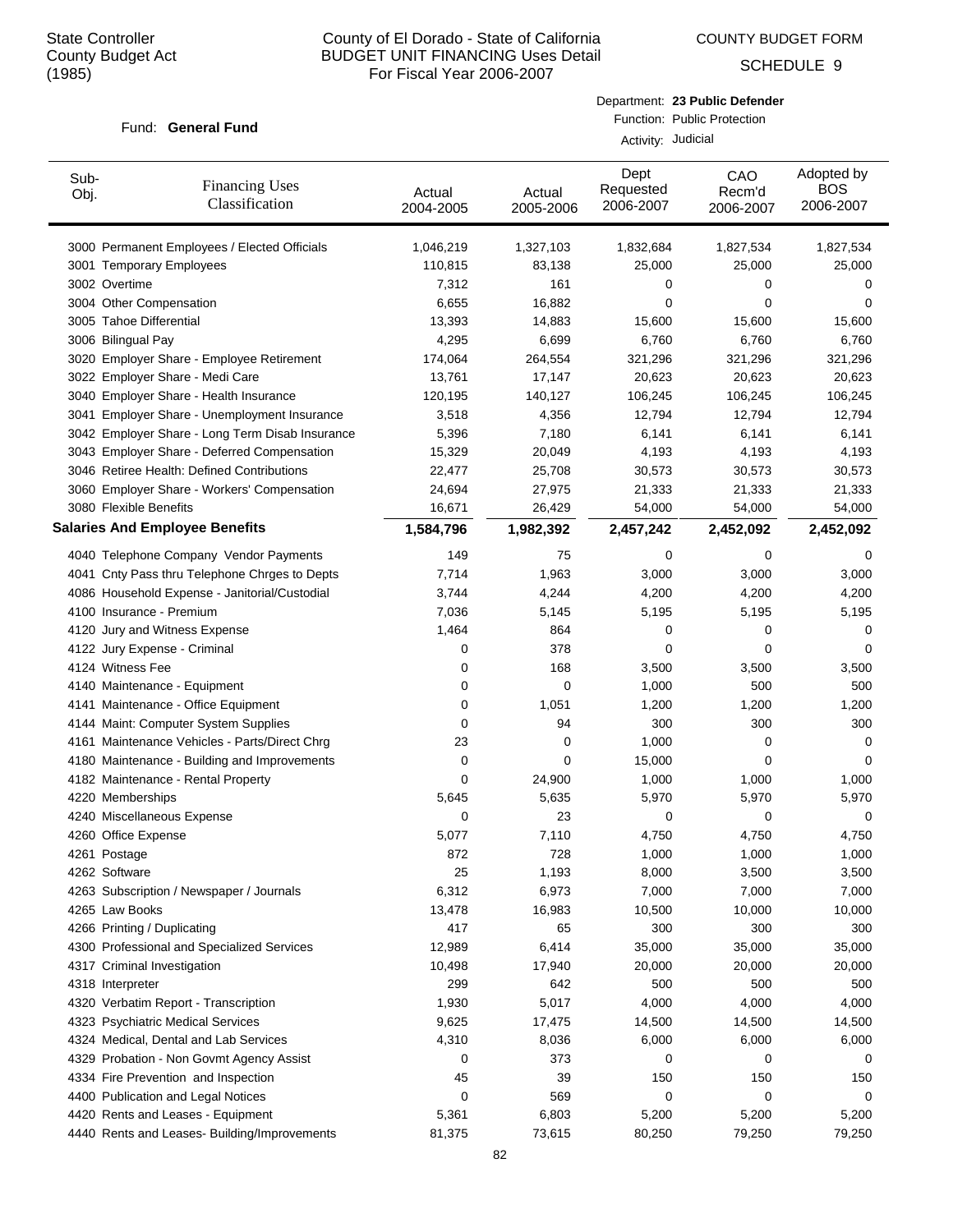COUNTY BUDGET FORM

SCHEDULE 9

#### Fund: General Fund

Department: **23 Public Defender** Function: Public Protection

Activity: Judicial

| Sub-<br>Obj.                 | <b>Financing Uses</b><br>Classification                                         | Actual<br>2004-2005 | Actual<br>2005-2006 | Dept<br>Requested<br>2006-2007 | CAO<br>Recm'd<br>2006-2007 | Adopted by<br><b>BOS</b><br>2006-2007 |
|------------------------------|---------------------------------------------------------------------------------|---------------------|---------------------|--------------------------------|----------------------------|---------------------------------------|
| 4461 Minor Equipment         |                                                                                 | 3,704               | 6,326               | 1,500                          | 1,000                      | 1,000                                 |
|                              | 4462 Minor Computer Equipment                                                   | $\Omega$            | 59                  | 3,000                          | 3,000                      | 3,000                                 |
|                              | 4463 Minor Telephone and Radio Equipment                                        | 14                  | 138                 | 0                              | 0                          | 0                                     |
|                              | 4500 Special Departmental Expense                                               | 0                   | 20,455              | 0                              | $\Omega$                   | 0                                     |
| 4501 Special Projects        |                                                                                 | 0                   | 4,314               | 0                              | 0                          | 0                                     |
|                              | 4502 Educational Materials                                                      | $\Omega$            | 65                  | $\mathbf 0$                    | 0                          | 0                                     |
| 4503 Staff Development       |                                                                                 | 3,854               | 6,359               | 7,000                          | 7,000                      | 7,000                                 |
|                              | 4600 Transportation and Travel                                                  | 6,480               | 6,049               | 5,000                          | 5,000                      | 5,000                                 |
|                              | 4602 Employee - Private Auto Mileage                                            | 6,272               | 11,074              | 9,000                          | 9,000                      | 9,000                                 |
|                              | 4605 Vehicle - Rent Or Lease                                                    | 1,073               | 3,445               | 4,000                          | 4,000                      | 4,000                                 |
| 4606 Fuel Purchases          |                                                                                 | 392                 | 603                 | 750                            | 750                        | 750                                   |
| 4620 Utilities               |                                                                                 | 7,771               | 8,624               | 7,000                          | 8,000                      | 8,000                                 |
| <b>Services And Supplies</b> |                                                                                 | 207,948             | 282,025             | 275,765                        | 253,765                    | 253,765                               |
|                              | 5300 Interfund Expenditures                                                     | 175                 | 259                 | 0                              | $\mathbf 0$                | 0                                     |
|                              | 5322 Intrfnd Exp: Privacy/Compliance Program                                    | $\Omega$            | 0                   | 1,243                          | 1,243                      | 1,243                                 |
| <b>Other Charges</b>         |                                                                                 | 175                 | 259                 | 1,243                          | 1,243                      | 1,243                                 |
|                              | 6042 Fixed Assets - Computer Sys Equipment                                      | $\mathbf 0$         | 14,728              | 6,000                          | 0                          | 0                                     |
| <b>Fixed Assets</b>          |                                                                                 | 0                   | 14,728              | 6,000                          | 0                          | 0                                     |
| 7200 Intrafund Transfers     |                                                                                 | 8                   | 0                   | 0                              | $\Omega$                   | 0                                     |
|                              | 7210 Intrafnd Transfers: Collections                                            | 3,467               | 2,056               | 2,500                          | 2,500                      | 2,500                                 |
|                              | 7220 Intrafnd: Telephone Equipment and Support                                  | 8,594               | 14,321              | 8,300                          | 8,300                      | 8,300                                 |
|                              | 7222 Intrafnd: Purchasing and Courier Services                                  | 0                   | 0                   | 1,200                          | 1,200                      | 1,200                                 |
| 7223 Intrafnd: Mail Service  |                                                                                 | 1,200               | 1,363               | 1,571                          | 1,571                      | 1,571                                 |
|                              | 7224 Intrafnd: Stores Support                                                   | 450                 | 733                 | 1,326                          | 1,326                      | 1,326                                 |
|                              | 7225 Intrafnd: Central Duplicating                                              | 51                  | 471                 | 0                              | 0                          | 0                                     |
|                              | 7226 Intrafnd: Lease Administration Fee                                         | 1,781               | 1,759               | 1,812                          | 2,009                      | 2,009                                 |
|                              | 7227 Intrafnd: Internal Data Processing                                         | 6,395               | 5,156               | 6,407                          | 6,407                      | 6,407                                 |
|                              | 7228 Intrafnd: Internet Connect Charges                                         | 0                   | 0                   | 2,500                          | $\mathbf 0$                | 0                                     |
| 7229 Intrafnd: PC Support    |                                                                                 | 1,855               | 2,669               | 0                              | 2,500                      | 2,500                                 |
|                              | 7231 Intrafnd: IS Programming Support                                           | 0                   | 780                 | 0                              | 0                          | 0                                     |
|                              | 7232 Intrafnd: Maint Bldg & Improvmnts                                          | 233                 | 0                   | 0                              | 0                          | 0                                     |
|                              | 7234 Intrafnd: Network Support                                                  | 9,500               | 15,171              | 17,222                         | 17,222                     | 17,222                                |
| <b>Intrafund Transfers</b>   |                                                                                 | 33,533              | 44,479              | 42,838                         | 43,035                     | 43,035                                |
|                              | <b>Total Financing Uses</b>                                                     | 1,826,452           | 2,323,883           | 2,783,088                      | 2,750,135                  | 2,750,135                             |
|                              | <b>Less Department Estimated Revenues</b>                                       | 333,719             | 339,064             | 354,850                        | 354,850                    | 354,850                               |
|                              | <b>Department Use of Other General</b><br><b>Fund Sources (Net County Cost)</b> | 1,492,733           | 1,984,819           | 2,428,238                      | 2,395,285                  | 2,395,285                             |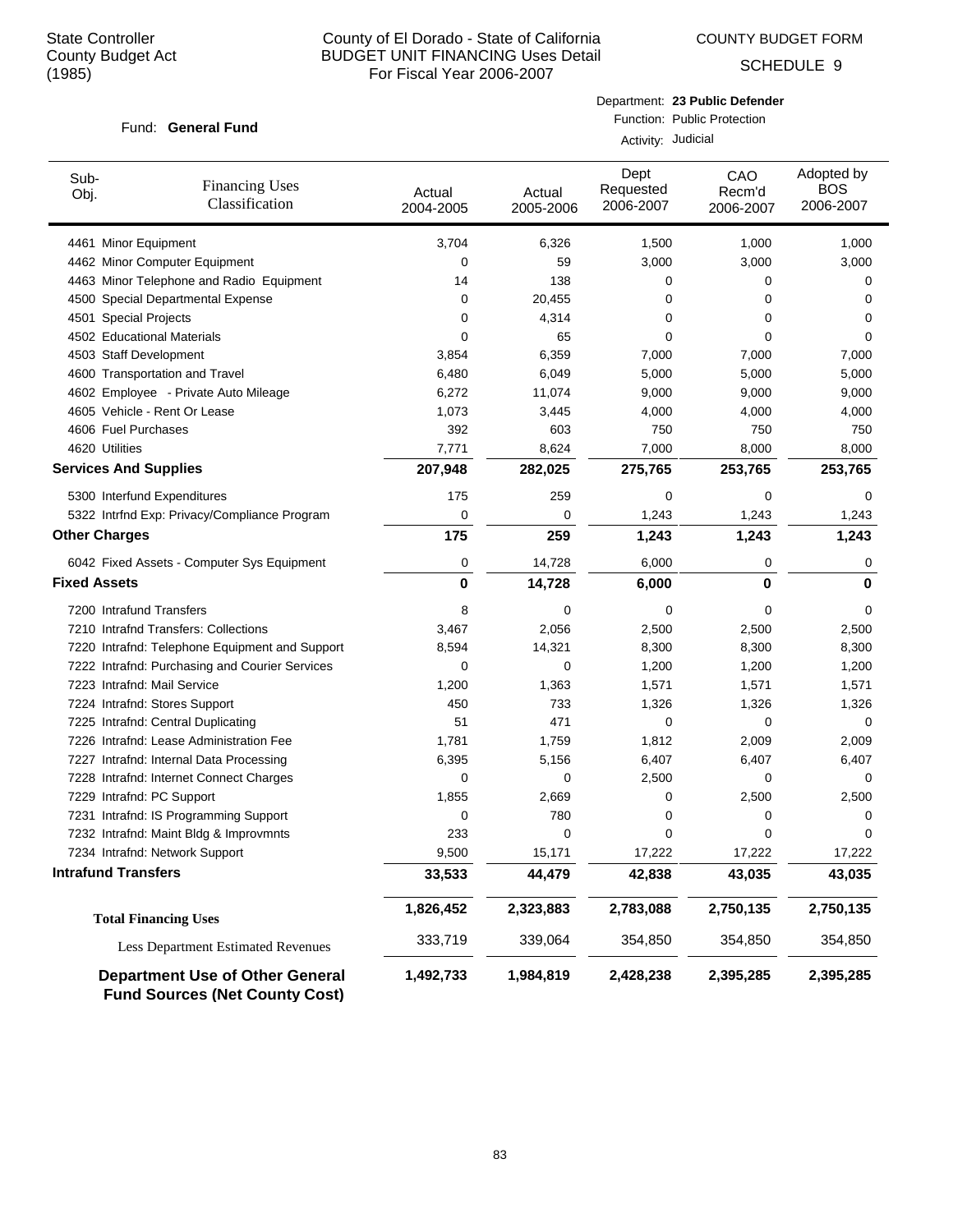Sub-Obj.

# County of El Dorado - State of California BUDGET UNIT FINANCING Uses Detail For Fiscal Year 2006-2007

Actual

Dept Requested

Department: **24 Sheriff**

Function: Public Protection

Activity: Police Protection/Detention

CAO Recm'd

Actual

COUNTY BUDGET FORM

SCHEDULE 9

Adopted by **BOS** 

#### Fund: General Fund

Financing Uses

| Uυj. | Classification                                  | , www<br>2004-2005 | , www<br>2005-2006 | 2006-2007  | .<br>2006-2007 | 2006-2007  |
|------|-------------------------------------------------|--------------------|--------------------|------------|----------------|------------|
|      | 3000 Permanent Employees / Elected Officials    | 17,868,801         | 19,650,712         | 23,505,231 | 23,305,231     | 23,305,231 |
|      | 3001 Temporary Employees                        | 469,624            | 683,154            | 325,931    | 325,931        | 325,931    |
|      | 3002 Overtime                                   | 2,641,850          | 3,124,441          | 2,343,609  | 2,343,609      | 2,343,609  |
|      | 3003 Standby Pay                                | 65,740             | 58,878             | 92,124     | 92,124         | 92,124     |
|      | 3004 Other Compensation                         | 758,751            | 1,154,615          | 1,042,264  | 1,042,264      | 1,042,264  |
|      | 3005 Tahoe Differential                         | 191,538            | 193,555            | 223,200    | 223,200        | 223,200    |
|      | 3006 Bilingual Pay                              | 18,383             | 22,166             | 41,080     | 41,080         | 41,080     |
|      | 3007 Hazard Pay                                 | 3,259              | 3,672              | 36,404     | 36,404         | 36,404     |
|      | 3020 Employer Share - Employee Retirement       | 5,802,932          | 6,566,980          | 7,064,255  | 7,064,255      | 7,064,255  |
|      | 3022 Employer Share - Medi Care                 | 251,441            | 300,399            | 362,872    | 362,872        | 362,872    |
|      | 3040 Employer Share - Health Insurance          | 3,377,148          | 3,609,713          | 3,661,505  | 3,661,505      | 3,661,505  |
|      | 3041 Employer Share - Unemployment Insurance    | 70,924             | 73,625             | 165,592    | 165,592        | 165,592    |
|      | 3042 Employer Share - Long Term Disab Insurance | 51,696             | 57,844             | 44,584     | 44,584         | 44,584     |
|      | 3043 Employer Share - Deferred Compensation     | 51,481             | 57,978             | 69,468     | 69,468         | 69,468     |
|      | 3046 Retiree Health: Defined Contributions      | 511,011            | 581,467            | 628,365    | 628,365        | 628,365    |
|      | 3060 Employer Share - Workers' Compensation     | 2,314,251          | 2,070,090          | 1,688,369  | 1,688,369      | 1,688,369  |
|      | 3080 Flexible Benefits                          | 162,777            | 211,986            | 818,956    | 818,956        | 818,956    |
|      | <b>Salaries And Employee Benefits</b>           | 34,611,609         | 38,421,276         | 42,113,810 | 41,913,810     | 41,913,810 |
|      | 4020 Clothing and Personal Supplies             | 113,691            | 144,712            | 208,052    | 208,052        | 208,052    |
|      | 4040 Telephone Company Vendor Payments          | 63,776             | 114,609            | 150,176    | 150,176        | 150,176    |
|      | 4041 Cnty Pass thru Telephone Chrges to Depts   | 91,374             | 23,569             | 103,531    | 103,531        | 103,531    |
|      | 4042 Radio Vendor Payments                      | 0                  | 569                | 0          | 0              | 0          |
|      | 4060 Food and Food Products                     | 480,857            | 493,246            | 637,487    | 637,487        | 637,487    |
|      | 4061 Meat and Meat Products                     | 0                  | 279                | 0          | 0              | 0          |
|      | 4080 Household Expense                          | 99,132             | 110,699            | 105,245    | 105,245        | 105,245    |
|      | 4081 Household Expense - Paper Goods            | 45                 | 267                | 0          | 0              | 0          |
|      | 4082 Household Expense - Other                  | 9,317              | 12,567             | 13,000     | 13,000         | 13,000     |
|      | 4083 Household Expense - Laundry                | 18,894             | 17,763             | 19,400     | 19,400         | 19,400     |
|      | 4085 Household Expense - Refuse Disposal        | 29,937             | 27,689             | 49,220     | 49,220         | 49,220     |
|      | 4086 Household Expense - Janitorial/Custodial   | 8,082              | 9,597              | 10,100     | 10,100         | 10,100     |
|      | 4087 Household Expense - Exterm/Fumigation Serv | 0                  | 0                  | 200        | 200            | 200        |
|      | 4100 Insurance - Premium                        | 448,548            | 320,664            | 314,285    | 314,285        | 314,285    |
|      | 4101 Insurance - Additional Liability           | 726                | 650                | 5,600      | 5,600          | 5,600      |
|      | 4104 Insurance - Current Year Claims            | 50                 | 0                  | 0          | 0              | 0          |
|      | 4140 Maintenance - Equipment                    | 115,425            | 56,350             | 195,436    | 195,436        | 195,436    |
|      | 4141 Maintenance - Office Equipment             | 658                | 672                | 4,680      | 4,680          | 4,680      |
|      | 4142 Maintenance - Telephone / Radio            | 23,062             | 42,436             | 22,100     | 22,100         | 22,100     |
|      | 4143 Maintenance - Service Contracts            | 20,282             | 31,106             | 6,950      | 6,950          | 6,950      |
|      | 4160 Maintenance Vehicles - Service Contract    | 5,255              | 9,672              | 7,093      | 7,093          | 7,093      |
|      | 4161 Maintenance Vehicles - Parts/Direct Chrg   | 1,962              | 123                | 300        | 300            | 300        |
|      | 4162 Maintenance Vehicles - Supplies            | 3,270              | 3,511              | 7,520      | 7,520          | 7,520      |
|      | 4163 Maintenance Vehicles - Inventory           | 302                | 3,722              | 0          | 0              | 0          |
|      | 4164 Maintenance Vehicles - Tires and Tubes     | 1,062              | 43                 | 750        | 750            | 750        |
|      | 4165 Maintenance Vehicles - Oil and Grease      | 85                 | 36                 | 0          | 0              | 0          |
|      | 4180 Maintenance - Building and Improvements    | 29,464             | 61,571             | 84,880     | 84,880         | 84,880     |
|      | 4183 Maintenance - Grounds                      | 0                  | 0                  | 6,500      | 6,500          | 6,500      |
|      | 4200 Medical, Dental and Laboratory Supplies    | 41                 | 38                 | 100        | 100            | 100        |
|      | 4220 Memberships                                | 3,847              | 5,075              | 9,324      | 9,324          | 9,324      |

84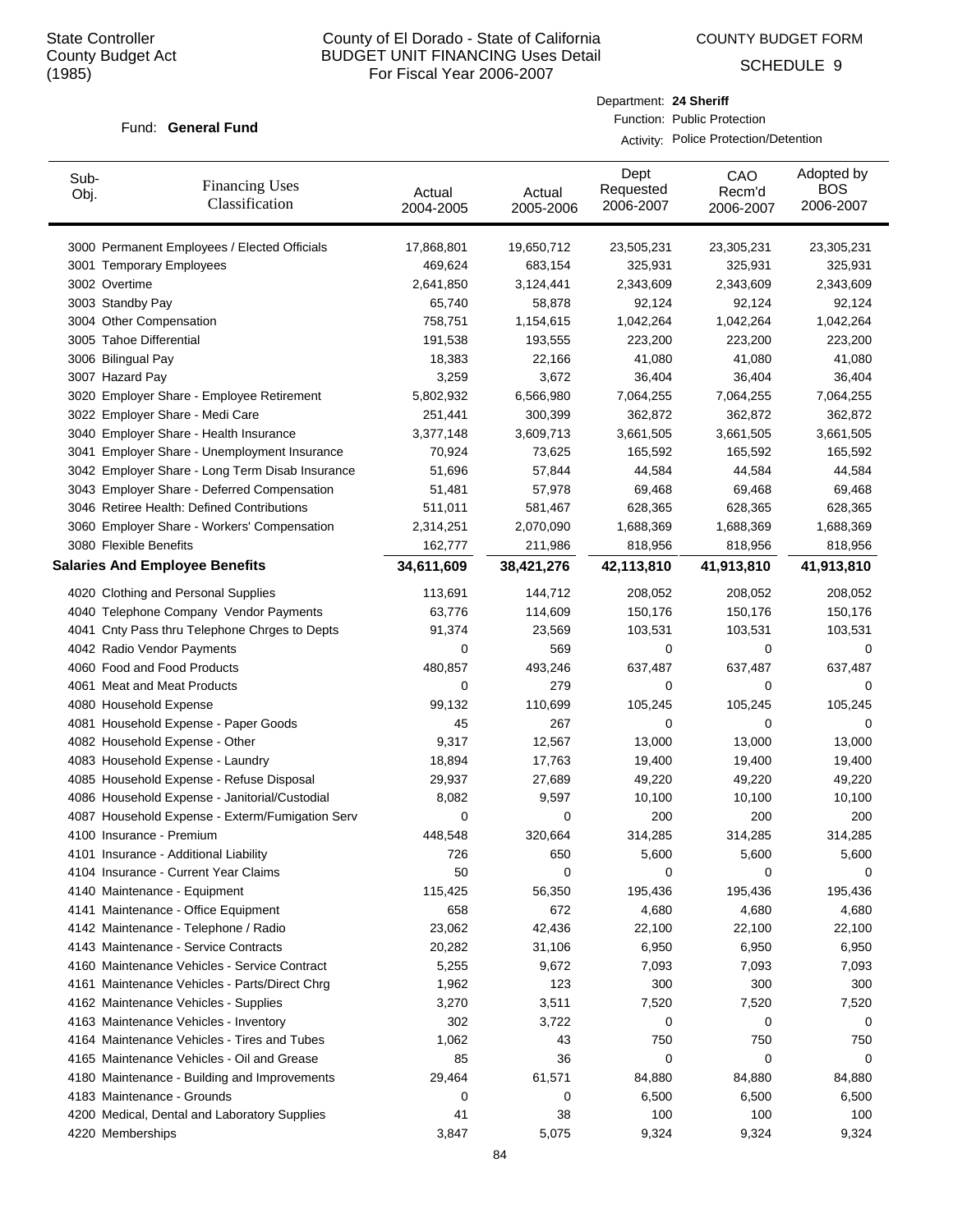COUNTY BUDGET FORM

SCHEDULE 9

#### Fund: General Fund

Department: **24 Sheriff** Function: Public Protection

Activity: Police Protection/Detention

| Sub-<br>Obj. | <b>Financing Uses</b><br>Classification                                       | Actual<br>2004-2005 | Actual<br>2005-2006 | Dept<br>Requested<br>2006-2007 | CAO<br>Recm'd<br>2006-2007 | Adopted by<br><b>BOS</b><br>2006-2007 |
|--------------|-------------------------------------------------------------------------------|---------------------|---------------------|--------------------------------|----------------------------|---------------------------------------|
|              | 4221 Memberships - Legislative Advocacy                                       | 4,414               | 4,214               | 5,500                          | 5,500                      | 5,500                                 |
|              | 4260 Office Expense                                                           | 66,628              | 69,826              | 72,525                         | 72,525                     | 72,525                                |
|              | 4261 Postage                                                                  | 22,213              | 23,307              | 29,319                         | 29,319                     | 29,319                                |
|              | 4262 Software                                                                 | 43,205              | 32,090              | 196,988                        | 196,988                    | 196,988                               |
|              | 4263 Subscription / Newspaper / Journals                                      | 4,157               | 7,627               | 7,307                          | 7,307                      | 7,307                                 |
|              | 4264 Books / Manuals                                                          | 1,053               | 4,785               | 3,085                          | 3,085                      | 3,085                                 |
|              | 4265 Law Books                                                                | 2,288               | 266                 | 2,105                          | 2,105                      | 2,105                                 |
|              | 4266 Printing / Duplicating                                                   | 5,348               | 6,063               | 7,445                          | 7,445                      | 7,445                                 |
|              | 4300 Professional and Specialized Services                                    | 310,652             | 304,557             | 211,054                        | 211,054                    | 211,054                               |
|              | 4308 External Data Processing Services                                        | 186                 | 3,407               | 11,474                         | 11,474                     | 11,474                                |
|              | 4320 Verbatim Report - Transcription                                          | 0                   | 0                   | 750                            | 750                        | 750                                   |
|              | 4322 Medical and Sobriety Examinations                                        | 0                   | 135                 | 500                            | 500                        | 500                                   |
|              | 4323 Psychiatric Medical Services                                             | 10,600              | 16,325              | 10,500                         | 10,500                     | 10,500                                |
|              | 4324 Medical, Dental and Lab Services                                         | 189,582             | 181,181             | 248,300                        | 248,300                    | 248,300                               |
|              | 4328 Emergency Medical Serv (EMS) - Physician                                 | 746                 | 0                   | 0                              | 0                          | 0                                     |
|              | 4334 Fire Prevention and Inspection                                           | 36                  | 437                 | 5,445                          | 5,445                      | 5,445                                 |
|              | 4400 Publication and Legal Notices                                            | 3,576               | 6,197               | 2,400                          | 2,400                      | 2,400                                 |
|              | 4420 Rents and Leases - Equipment                                             | 77,358              | 87,980              | 89,970                         | 89,970                     | 89,970                                |
|              | 4421 Security System                                                          | 0                   | 0                   | 720                            | 720                        | 720                                   |
|              | 4440 Rents and Leases- Building/Improvements                                  | 151,814             | 172,187             | 186,998                        | 186,998                    | 186,998                               |
|              | 4460 Small Tools and Instruments                                              | 42,886              | 41,411              | 54,252                         | 54,252                     | 54,252                                |
|              | 4461 Minor Equipment                                                          | 70,432              | 314,066             | 238,955                        | 238,955                    | 238,955                               |
|              | 4462 Minor Computer Equipment                                                 | 45,477              | 126,919             | 165,275                        | 165,275                    | 165,275                               |
|              | 4463 Minor Telephone and Radio Equipment                                      | 152,000             | 103,877             | 201,428                        | 201,428                    | 201,428                               |
|              | 4464 Minor Law Enforcement Equipment                                          | 131,508             | 142,077             | 225,156                        | 225,156                    | 225,156                               |
|              | 4465 Minor Vehicle Equipment                                                  | 25,916              | 58,246              | 165,366                        | 165,366                    | 165,366                               |
|              | 4500 Special Departmental Expense                                             | 107,972             | 134,805             | 192,554                        | 192,554                    | 192,554                               |
|              | 4502 Educational Materials                                                    | 0                   | 185                 | 150                            | 150                        | 150                                   |
|              | 4503 Staff Development                                                        | 75,592              | 118,813             | 185,331                        | 185,331                    | 185,331                               |
|              | 4505 SB 924 - Transportation and Travel                                       | 28,333              | 67,204              | 123,650                        | 123,650                    | 123,650                               |
|              | 4506 Film Development/Photography Supplies                                    | 2,861               |                     | 2,850                          |                            |                                       |
|              |                                                                               | 42,744              | 2,842<br>26,708     |                                | 2,850                      | 2,850<br>18,000                       |
|              | 4509 Detective Expense<br>4529 Software License                               | 71,770              | 152,767             | 18,000<br>96,037               | 18,000<br>96,037           | 96,037                                |
|              | 4534 Ammunition                                                               | $\Omega$            | 2,279               | 0                              | $\Omega$                   | 0                                     |
|              | 4600 Transportation and Travel                                                | 207,146             |                     | 516,693                        | 516,693                    | 516,693                               |
|              | 4601 Volunteer - Transportation and Travel                                    | 82                  | 399,937<br>0        | 300                            | 300                        | 300                                   |
|              |                                                                               |                     |                     |                                |                            | 38,629                                |
|              | 4602 Employee - Private Auto Mileage<br>4604 Volunteer - Private Auto Mileage | 9,656<br>175        | 18,581<br>0         | 38,629<br>200                  | 38,629                     | 200                                   |
|              |                                                                               |                     |                     |                                | 200<br>1,168,426           |                                       |
|              | 4605 Vehicle - Rent Or Lease<br>4606 Fuel Purchases                           | 897,467             | 941,954             | 1,168,426                      |                            | 1,168,426                             |
|              | 4620 Utilities                                                                | 395,774<br>560,092  | 537,121             | 499,981                        | 499,981<br>76,020          | 499,981                               |
|              |                                                                               |                     | 582,343             | 76,020                         |                            | 76,020                                |
|              | <b>Services And Supplies</b>                                                  | 5,330,882           | 6,183,957           | 7,023,567                      | 7,023,567                  | 7,023,567                             |
|              | 5000 Support and Care of Persons                                              | 0                   | 118                 | 0                              | 0                          | 0                                     |
|              | 5240 Contribution To Non-county Governmental                                  | 0                   | 17,608              | 4,000                          | 4,000                      | 4,000                                 |
|              | 5300 Interfund Expenditures                                                   | 21,492              | 19,325              | 32,348                         | 32,348                     | 32,348                                |
|              | 5306 Intrfnd Exp: Central Duplicating                                         | 0                   | 150                 | 150                            | 150                        | 150                                   |
|              | 5317 Intrfnd Exp: Detention Medical                                           | 1,385,902           | 1,625,510           | 1,905,917                      | 1,905,917                  | 1,905,917                             |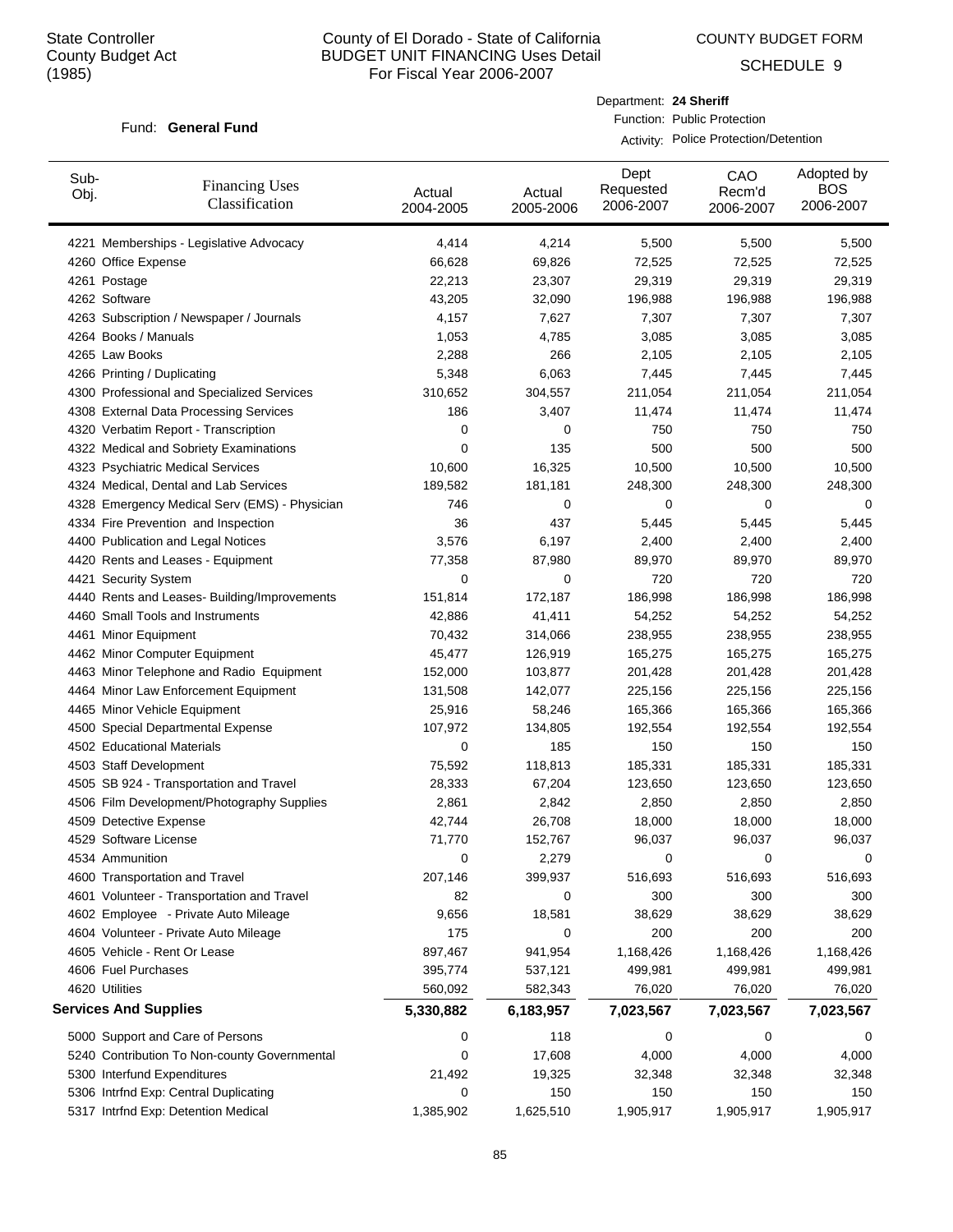COUNTY BUDGET FORM

Department: **24 Sheriff**

Function: Public Protection

Activity: Police Protection/Detention

SCHEDULE 9

#### Fund: General Fund

| Sub-<br>Obj.                | <b>Financing Uses</b><br>Classification                                         | Actual<br>2004-2005 | Actual<br>2005-2006 | Dept<br>Requested<br>2006-2007 | CAO<br>Recm'd<br>2006-2007 | Adopted by<br><b>BOS</b><br>2006-2007 |
|-----------------------------|---------------------------------------------------------------------------------|---------------------|---------------------|--------------------------------|----------------------------|---------------------------------------|
| <b>Other Charges</b>        |                                                                                 | 1,407,393           | 1,662,711           | 1,942,415                      | 1,942,415                  | 1,942,415                             |
|                             | 6040 Fixed Assets - Equipment                                                   | 312,775             | 286,482             | 405,670                        | 405,670                    | 405,670                               |
|                             | 6042 Fixed Assets - Computer Sys Equipment                                      | 98,803              | 303,011             | 318,734                        | 318,734                    | 318,734                               |
| <b>Fixed Assets</b>         |                                                                                 | 411,579             | 589,492             | 724,404                        | 724,404                    | 724,404                               |
|                             | 7001 Operating Transfers Out: Fleet                                             | 99,415              | 0                   | 0                              | 75,000                     | 75,000                                |
| <b>Other Financing Uses</b> |                                                                                 | 99,415              | 0                   | $\bf{0}$                       | 75,000                     | 75,000                                |
| 7200 Intrafund Transfers    |                                                                                 | $-35,411$           | 12,385              | 13,539                         | 13,539                     | 13,539                                |
|                             | 7210 Intrafnd Transfers: Collections                                            | 1,382               | 1,665               | 0                              | 0                          | 0                                     |
|                             | 7220 Intrafnd: Telephone Equipment and Support                                  | 99,125              | 141,287             | 97,615                         | 97,615                     | 97,615                                |
| 7221                        | Intrafnd: Radio Equipment and Support                                           | $-14,332$           | $-15,507$           | $-13,200$                      | $-13,200$                  | $-13,200$                             |
| 7223 Intrafnd: Mail Service |                                                                                 | 2,173               | 2,952               | 6,285                          | 6,285                      | 6,285                                 |
|                             | 7224 Intrafnd: Stores Support                                                   | 28,477              | 31,753              | 44,048                         | 44,048                     | 44,048                                |
|                             | 7225 Intrafnd: Central Duplicating                                              | 22,468              | 32,934              | 14,682                         | 14,682                     | 14,682                                |
|                             | 7226 Intrafnd: Lease Administration Fee                                         | 3,957               | 5,493               | 6,083                          | 6,083                      | 6,083                                 |
|                             | 7227 Intrafnd: Internal Data Processing                                         | 131,524             | 149,009             | 131,303                        | 131,303                    | 131,303                               |
|                             | 7228 Intrafnd: Internet Connect Charges                                         | 65,175              | 73,860              | 123,700                        | 123,700                    | 123,700                               |
| 7229 Intrafnd: PC Support   |                                                                                 | 89                  | 1,697               | 5,300                          | 5,300                      | 5,300                                 |
|                             | 7231 Intrafnd: IS Programming Support                                           | 1,800               | 195                 | 300                            | 300                        | 300                                   |
|                             | 7232 Intrafnd: Maint Bldg & Improvmnts                                          | 64,640              | 124,068             | 29,500                         | 29,500                     | 29,500                                |
|                             | 7234 Intrafnd: Network Support                                                  | 61,328              | 64,364              | 56,724                         | 56,724                     | 56,724                                |
| <b>Intrafund Transfers</b>  |                                                                                 | 432,394             | 626,155             | 515,879                        | 515,879                    | 515,879                               |
|                             | <b>Total Financing Uses</b>                                                     | 42,293,272          | 47,483,591          | 52,320,074                     | 52,195,074                 | 52,195,074                            |
|                             | <b>Less Department Estimated Revenues</b>                                       | 11,484,674          | 14,341,751          | 14,406,162                     | 15,116,370                 | 15,116,370                            |
|                             | <b>Department Use of Other General</b><br><b>Fund Sources (Net County Cost)</b> | 30,808,598          | 33,141,840          | 37,913,912                     | 37,078,704                 | 37,078,704                            |

86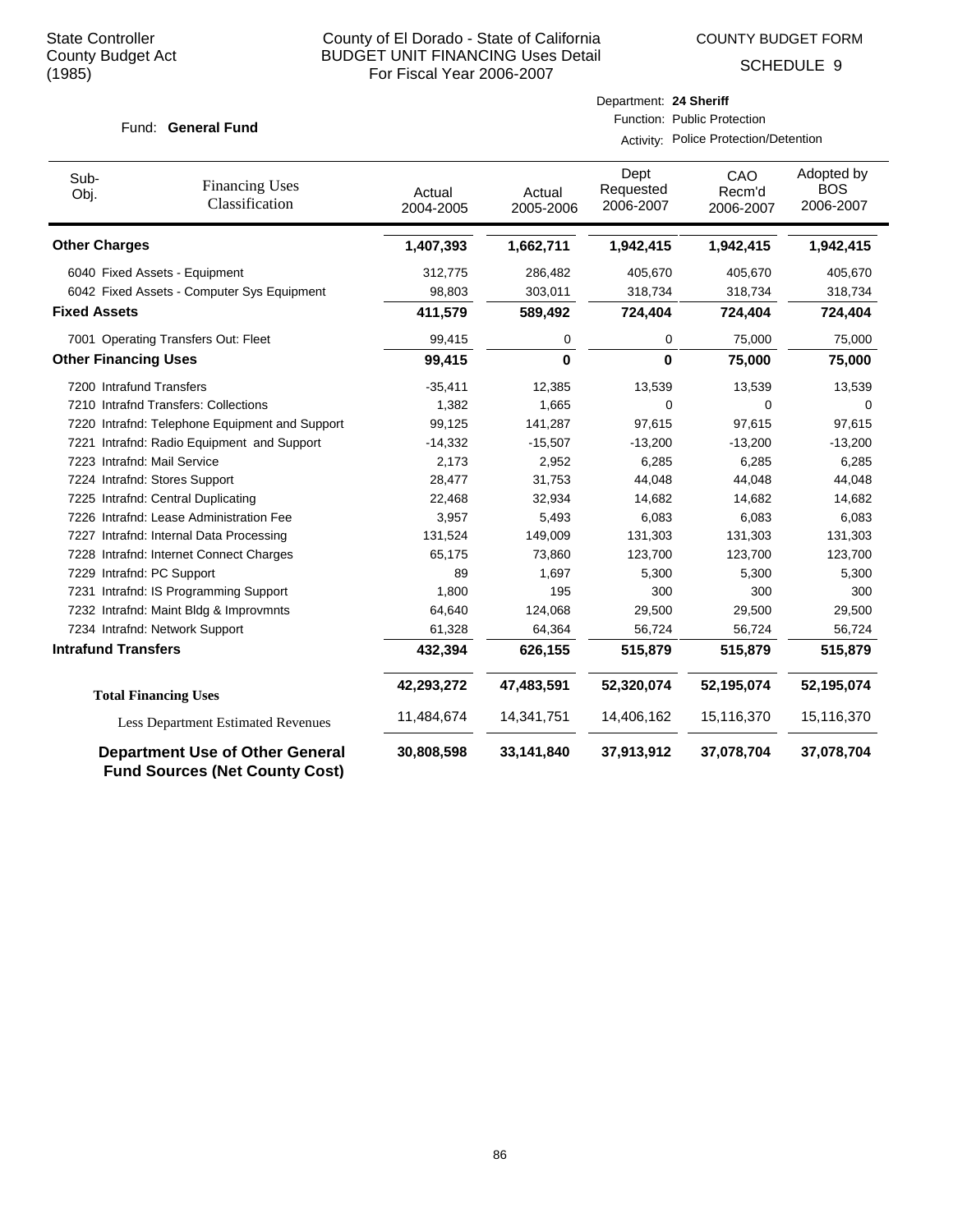COUNTY BUDGET FORM

SCHEDULE 9

#### Fund: Jail Commissary

Activity: Detention and Correction

| Sub-<br>Obj.         | <b>Financing Uses</b><br>Classification                         | Actual<br>2004-2005 | Actual<br>2005-2006 | Dept<br>Requested<br>2006-2007 | CAO<br>Recm'd<br>2006-2007 | Adopted by<br><b>BOS</b><br>2006-2007 |
|----------------------|-----------------------------------------------------------------|---------------------|---------------------|--------------------------------|----------------------------|---------------------------------------|
|                      | 3000 Permanent Employees / Elected Officials                    | 129,377             | 73,078              | 0                              | 0                          | 0                                     |
| 3002 Overtime        |                                                                 | 5,924               | 2,925               | 0                              | 0                          | 0                                     |
|                      | 3004 Other Compensation                                         | 1,163               | 1,405               | 0                              | 0                          | 0                                     |
|                      | 3005 Tahoe Differential                                         | 2,588               | 1,809               | 0                              | 0                          | 0                                     |
|                      | 3020 Employer Share - Employee Retirement                       | 42,574              | 27,567              | 0                              | 0                          | 0                                     |
|                      | 3022 Employer Share - Medi Care                                 | 1,983               | 1,256               | 0                              | 0                          | 0                                     |
|                      | 3040 Employer Share - Health Insurance                          | 36,605              | 23,422              | 0                              | 0                          | 0                                     |
|                      | 3041 Employer Share - Unemployment Insurance                    | 350                 | 478                 | 0                              | 0                          | 0                                     |
|                      | 3042 Employer Share - Long Term Disab Insurance                 | 0                   | 642                 | 0                              | 0                          | 0                                     |
|                      | <b>Salaries And Employee Benefits</b>                           | 220,565             | 132,581             | $\bf{0}$                       | $\bf{0}$                   | 0                                     |
|                      | 4020 Clothing and Personal Supplies                             | 6,105               | 5,637               | 6,000                          | 6,000                      | 6,000                                 |
|                      | 4080 Household Expense                                          | 2,724               | 1,472               | 1,400                          | 1,400                      | 1,400                                 |
|                      | 4140 Maintenance - Equipment                                    | 826                 | 315                 | 2,000                          | 2,000                      | 2,000                                 |
|                      | 4180 Maintenance - Building and Improvements                    | 543                 | 282                 | 1,000                          | 1,000                      | 1,000                                 |
|                      | 4220 Memberships                                                | 220                 | 55                  | 220                            | 220                        | 220                                   |
|                      | 4260 Office Expense                                             | 4,561               | 1,909               | 4,500                          | 4,500                      | 4,500                                 |
| 4261 Postage         |                                                                 | 587                 | 859                 | 600                            | 600                        | 600                                   |
|                      | 4263 Subscription / Newspaper / Journals                        | 674                 | 258                 | 235                            | 235                        | 235                                   |
|                      | 4264 Books / Manuals                                            | 706                 | 579                 | 1,000                          | 1,000                      | 1,000                                 |
| 4265 Law Books       |                                                                 | 631                 | $-87$               | 2,000                          | 2,000                      | 2,000                                 |
|                      | 4266 Printing / Duplicating                                     | 300                 | 273                 | 500                            | 500                        | 500                                   |
|                      | 4300 Professional and Specialized Services                      | 58,802              | 55,533              | 57,754                         | 57,754                     | 57,754                                |
|                      | 4420 Rents and Leases - Equipment                               | 9,667               | 6,557               | 9,100                          | 9,100                      | 9,100                                 |
|                      | 4460 Small Tools and Instruments                                | 771                 | 1,894               | 2,163                          | 2,163                      | 2,163                                 |
|                      | 4461 Minor Equipment                                            | 1,969               | 801                 | 1,500                          | 1,500                      | 1,500                                 |
|                      | 4500 Special Departmental Expense                               | 186,210             | 227,753             | 180,000                        | 180,000                    | 180,000                               |
|                      | 4503 Staff Development                                          | 753                 | 500                 | 1,200                          | 1,200                      | 1,200                                 |
|                      | 4505 SB 924 - Transportation and Travel                         | 103                 | 0                   | 0                              | 0                          | 0                                     |
|                      | 4600 Transportation and Travel                                  | 1,835               | 1,188               | 1,750                          | 1,750                      | 1,750                                 |
|                      | 4602 Employee - Private Auto Mileage                            | 208                 | 140                 | 350                            | 350                        | 350                                   |
|                      | 4605 Vehicle - Rent Or Lease                                    | 0                   | 6                   | 0                              | 0                          | 0                                     |
|                      | 4606 Fuel Purchases                                             | 0                   | 53                  | 0                              | 0                          | 0                                     |
| 4620 Utilities       |                                                                 | 0                   | 252                 | 0                              |                            | 0                                     |
|                      | <b>Services And Supplies</b>                                    | 278,195             | 306,229             | 273,272                        | 273,272                    | 273,272                               |
|                      | 5306 Intrfnd Exp: Central Duplicating                           | 1,824               | 142                 | 0                              | 0                          |                                       |
| <b>Other Charges</b> |                                                                 | 1,824               | 142                 | 0                              | 0                          | 0                                     |
|                      | 7225 Intrafnd: Central Duplicating                              | 0                   | 0                   | 1,100                          | 1,100                      | 1,100                                 |
|                      | 7232 Intrafnd: Maint Bldg & Improvmnts                          | 10,739              | 0                   | 0                              | 0                          | 0                                     |
|                      | <b>Intrafund Transfers</b>                                      | 10,739              | 0                   | 1,100                          | 1,100                      | 1,100                                 |
|                      | <b>Total Financing Uses</b>                                     | 511,323             | 438,951             | 274,372                        | 274,372                    | 274,372                               |
|                      | <b>Less Department Estimated Revenues</b>                       | 511,221             | 438,861             | 274,372                        | 274,372                    | 274,372                               |
|                      | <b>Department Use of Jail Commissary</b><br><b>Fund Balance</b> | 102                 | 90                  | 0                              | 0                          | 0                                     |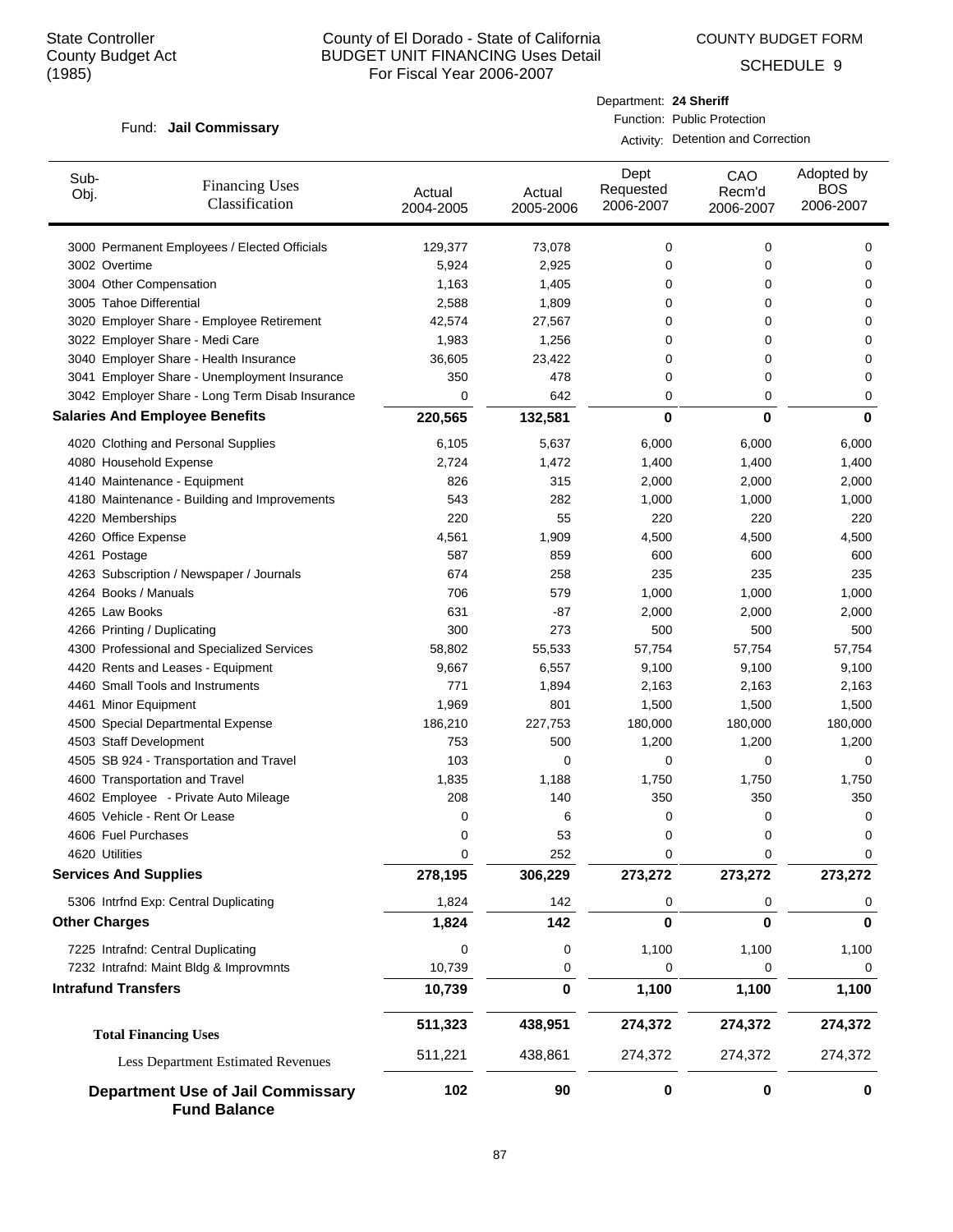Sub-

# County of El Dorado - State of California BUDGET UNIT FINANCING Uses Detail For Fiscal Year 2006-2007

COUNTY BUDGET FORM

Dept

Department: **25 Probation** Function: Public Protection

Activity: Detention and Correction

CAO

SCHEDULE 9

Adopted by

#### Fund: General Fund

| Sub-<br>Obj. | <b>Financing Uses</b><br>Classification         | Actual<br>2004-2005 | Actual<br>2005-2006 | Pvp.<br>Requested<br>2006-2007 | UAU<br>Recm'd<br>2006-2007 | , woptou by<br><b>BOS</b><br>2006-2007 |
|--------------|-------------------------------------------------|---------------------|---------------------|--------------------------------|----------------------------|----------------------------------------|
|              |                                                 |                     |                     |                                |                            |                                        |
|              | 3000 Permanent Employees / Elected Officials    | 3,656,265           | 4,643,592           | 6,173,205                      | 6,157,005                  | 6,157,005                              |
|              | 3001 Temporary Employees                        | 226,778             | 294,505             | 250,182                        | 250,182                    | 250,182                                |
|              | 3002 Overtime                                   | 283,060             | 375,348             | 222,469                        | 222,469                    | 222,469                                |
|              | 3004 Other Compensation                         | 99,551              | 97,330              | 21,360                         | 21,360                     | 21,360                                 |
|              | 3005 Tahoe Differential                         | 84,568              | 104,894             | 129,599                        | 129,599                    | 129,599                                |
|              | 3006 Bilingual Pay                              | 2,968               | 5,252               | 3,120                          | 3,120                      | 3,120                                  |
|              | 3020 Employer Share - Employee Retirement       | 1,202,581           | 1,471,024           | 1,792,502                      | 1,792,502                  | 1,792,502                              |
|              | 3022 Employer Share - Medi Care                 | 55,251              | 74,712              | 87,582                         | 87,582                     | 87,582                                 |
|              | 3040 Employer Share - Health Insurance          | 817,998             | 961,041             | 1,353,632                      | 1,353,632                  | 1,353,632                              |
|              | 3041 Employer Share - Unemployment Insurance    | 23,268              | 25,576              | 45,798                         | 45,798                     | 45,798                                 |
|              | 3042 Employer Share - Long Term Disab Insurance | 23,307              | 26,500              | 21,982                         | 21,982                     | 21,982                                 |
|              | 3043 Employer Share - Deferred Compensation     | 11,172              | 12,565              | 17,592                         | 17,592                     | 17,592                                 |
|              | 3046 Retiree Health: Defined Contributions      | 119,655             | 170,886             | 187,463                        | 187,463                    | 187,463                                |
|              | 3060 Employer Share - Workers' Compensation     | 183,257             | 267,156             | 134,038                        | 134,038                    | 134,038                                |
|              | 3080 Flexible Benefits                          | 13,870              | 20,952              | 42,000                         | 42,000                     | 42,000                                 |
|              | <b>Salaries And Employee Benefits</b>           | 6,803,548           | 8,551,333           | 10,482,524                     | 10,466,324                 | 10,466,324                             |
|              | 4020 Clothing and Personal Supplies             | 23,748              | 21,936              | 26,214                         | 26,214                     | 26,214                                 |
|              | 4022 Uniforms                                   | 15,888              | 15,314              | 7,000                          | 7,000                      | 7,000                                  |
|              | 4040 Telephone Company Vendor Payments          | 5,608               | 7,134               | 10,314                         | 10,314                     | 10,314                                 |
|              | 4041 Cnty Pass thru Telephone Chrges to Depts   | 15,181              | 3,862               | 17,400                         | 17,400                     | 17,400                                 |
|              | 4060 Food and Food Products                     | 121,515             | 144,620             | 192,016                        | 192,016                    | 192,016                                |
|              | 4080 Household Expense                          | 49,207              | 38,734              | 45,499                         | 45,499                     | 45,499                                 |
|              | 4081 Household Expense - Paper Goods            | 31                  | 0                   | 0                              | 0                          | 0                                      |
|              | 4086 Household Expense - Janitorial/Custodial   | 8,301               | 8,559               | 13,500                         | 13,500                     | 13,500                                 |
|              | 4100 Insurance - Premium                        | 33,649              | 20,658              | 21,155                         | 21,155                     | 21,155                                 |
|              | 4140 Maintenance - Equipment                    | 3,120               | 603                 | 12,225                         | 12,225                     | 12,225                                 |
|              | 4143 Maintenance - Service Contracts            | 0                   | 270                 | 0                              | 0                          | 0                                      |
|              | 4161 Maintenance Vehicles - Parts/Direct Chrg   | 686                 | 0                   | 0                              | 0                          | 0                                      |
|              | 4162 Maintenance Vehicles - Supplies            | 277                 | 0                   | 0                              | 0                          | 0                                      |
|              | 4180 Maintenance - Building and Improvements    | 5,601               | 8,248               | 18,237                         | 18,237                     | 18,237                                 |
|              | 4200 Medical, Dental and Laboratory Supplies    | 3,296               | 0                   | 2,834                          | 2,834                      | 2,834                                  |
|              | 4220 Memberships                                | 3,735               | 2,668               | 699                            | 699                        | 699                                    |
|              | 4221 Memberships - Legislative Advocacy         | 0                   | 0                   | 3,561                          | 3,561                      | 3,561                                  |
|              | 4260 Office Expense                             | 24,241              | 28,800              | 25,350                         | 25,350                     | 25,350                                 |
|              | 4261 Postage                                    | 11,230              | 11,905              | 14,178                         | 14,178                     | 14,178                                 |
|              | 4263 Subscription / Newspaper / Journals        | 671                 | 868                 | 4,995                          | 4,995                      | 4,995                                  |
|              | 4265 Law Books                                  | 2,265               | 2,017               | 4,174                          | 4,174                      | 4,174                                  |
|              | 4300 Professional and Specialized Services      | 62,735              | 126,333             | 565,361                        | 565,361                    | 565,361                                |
|              | 4318 Interpreter                                | 0                   | 464                 | 1,545                          | 1,545                      | 1,545                                  |
|              | 4323 Psychiatric Medical Services               | 6,750               | 8,200               | 11,250                         | 11,250                     | 11,250                                 |
|              | 4324 Medical, Dental and Lab Services           | 9,890               | 7,915               | 37,886                         | 37,886                     | 37,886                                 |
|              | 4329 Probation - Non Govmt Agency Assist        | 650                 | 925                 | 2,000                          | 2,000                      | 2,000                                  |
|              | 4400 Publication and Legal Notices              | 577                 | 0                   | 100                            | 100                        | 100                                    |
|              | 4420 Rents and Leases - Equipment               | 18,364              | 20,785              | 20,716                         | 20,716                     | 20,716                                 |
|              | 4440 Rents and Leases- Building/Improvements    | 84,689              | 84,689              | 85,677                         | 85,677                     | 85,677                                 |
|              | 4460 Small Tools and Instruments                | 4,396               | 1,679               | 1,850                          | 1,850                      | 1,850                                  |
|              | 4461 Minor Equipment                            | 85,058              | 41,796              | 54,705                         | 54,705                     | 54,705                                 |
|              | 4462 Minor Computer Equipment                   | 41,001              | 44,046              | 48,300                         | 19,500                     | 19,500                                 |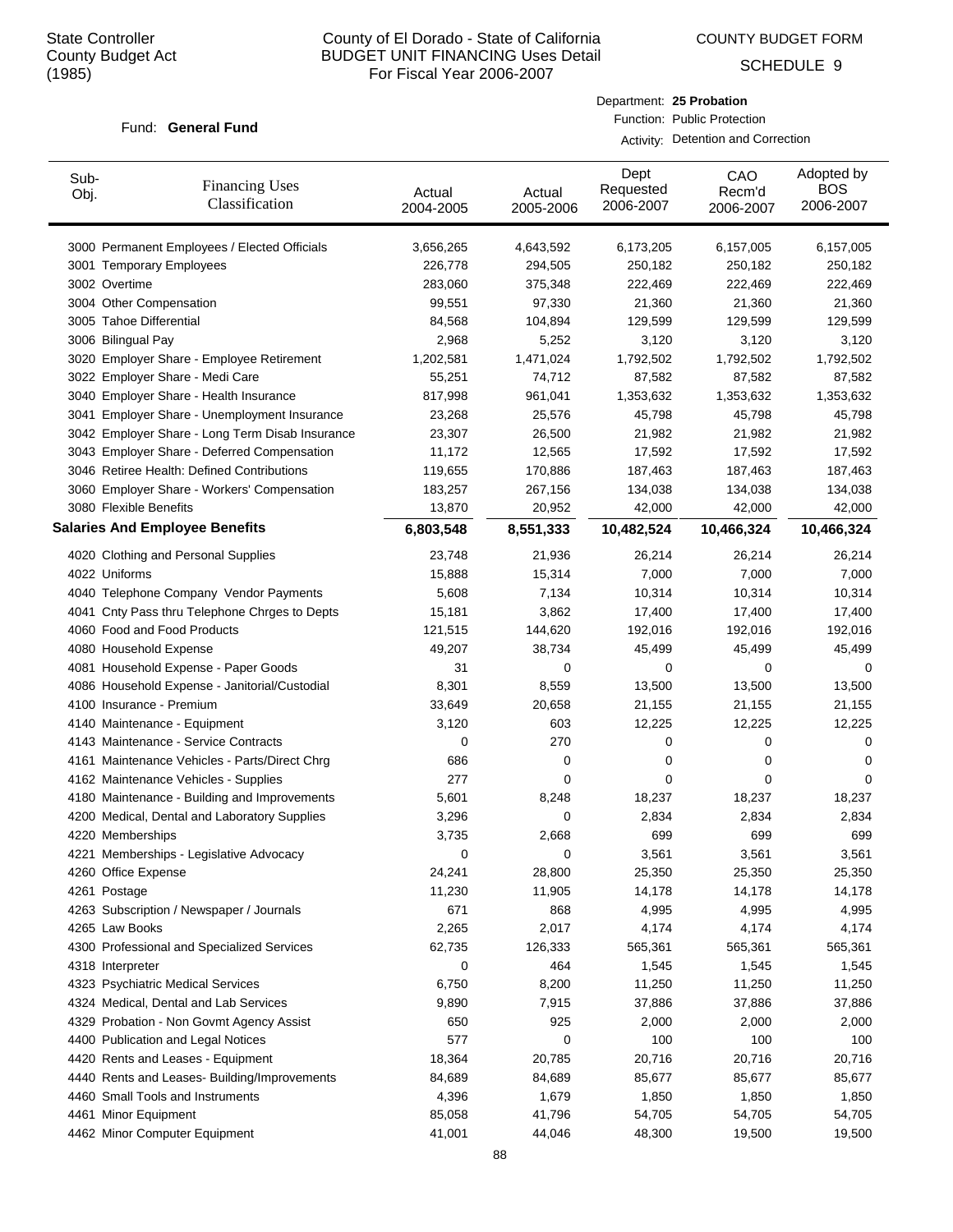COUNTY BUDGET FORM

SCHEDULE 9

#### Fund: General Fund

Department: **25 Probation** Function: Public Protection

Activity: Detention and Correction

| Sub-<br>Obj.         | <b>Financing Uses</b><br>Classification        | Actual<br>2004-2005 | Actual<br>2005-2006 | Dept<br>Requested<br>2006-2007 | CAO<br>Recm'd<br>2006-2007 | Adopted by<br><b>BOS</b><br>2006-2007 |
|----------------------|------------------------------------------------|---------------------|---------------------|--------------------------------|----------------------------|---------------------------------------|
|                      | 4463 Minor Telephone and Radio Equipment       | 3,245               | 4,151               | 26,400                         | 26,400                     | 26,400                                |
|                      | 4464 Minor Law Enforcement Equipment           | 25,454              | 11,322              | 20,350                         | 20,350                     | 20,350                                |
|                      | 4500 Special Departmental Expense              | 9,852               | 6,801               | 23,589                         | 23,589                     | 23,589                                |
|                      | 4501 Special Projects                          | 0                   | 324                 | 0                              | 0                          | 0                                     |
|                      | 4502 Educational Materials                     | 1,819               | 0                   | 0                              | 0                          | $\Omega$                              |
|                      | 4503 Staff Development                         | 3,968               | 2,598               | 14,681                         | 14,681                     | 14,681                                |
|                      | 4505 SB 924 - Transportation and Travel        | 25,750              | 43,079              | 100,000                        | 100,000                    | 100,000                               |
|                      | 4529 Software License                          | 45,932              | 2,792               | 75,967                         | 75,967                     | 75,967                                |
|                      | 4534 Ammunition                                | 21,114              | 0                   | 11,000                         | 11,000                     | 11,000                                |
|                      | 4600 Transportation and Travel                 | 7,009               | 5,820               | 16,526                         | 16,526                     | 16,526                                |
|                      | 4602 Employee - Private Auto Mileage           | 14,865              | 13,144              | 23,988                         | 23,988                     | 23,988                                |
|                      | 4605 Vehicle - Rent Or Lease                   | 41,739              | 41,475              | 81,379                         | 81,379                     | 81,379                                |
|                      | 4606 Fuel Purchases                            | 15,964              | 18,384              | 40,288                         | 40,288                     | 40,288                                |
|                      | 4620 Utilities                                 | 163,198             | 169,978             | 201,300                        | 201,300                    | 201,300                               |
|                      | <b>Services And Supplies</b>                   | 1,022,269           | 972,897             | 1,884,209                      | 1,855,409                  | 1,855,409                             |
|                      | 5000 Support and Care of Persons               | 76,459              | 66,193              | 210,475                        | 210,475                    | 210,475                               |
|                      | 5300 Interfund Expenditures                    | 3,027               | 21,578              | 2,400                          | 2,400                      | 2,400                                 |
|                      | 5317 Intrfnd Exp: Detention Medical            | 236,990             | 0                   | 0                              | 0                          | $\Omega$                              |
|                      | 5319 Intrfnd Exp: Mental Health Services       | 0                   | 0                   | 35,000                         | 35,000                     | 35,000                                |
|                      | 5321 Intrfnd Exp: Collections                  | 29                  | 0                   | 0                              | 0                          | 0                                     |
|                      | 5322 Intrfnd Exp: Privacy/Compliance Program   | 0                   | 0                   | 7,884                          | 7,884                      | 7,884                                 |
| <b>Other Charges</b> |                                                | 316,505             | 87,771              | 255,759                        | 255,759                    | 255,759                               |
|                      | 6040 Fixed Assets - Equipment                  | 18,561              | 47,190              | 84,750                         | 29,750                     | 29,750                                |
|                      | 6042 Fixed Assets - Computer Sys Equipment     | 12,321              | 1,923               | 17,400                         | 17,400                     | 17,400                                |
| <b>Fixed Assets</b>  |                                                | 30,882              | 49,114              | 102,150                        | 47,150                     | 47,150                                |
|                      | 7001 Operating Transfers Out: Fleet            | 0                   | 0                   | 84,000                         | 84,000                     | 84,000                                |
|                      | <b>Other Financing Uses</b>                    | 0                   | 0                   | 84,000                         | 84,000                     | 84,000                                |
|                      | 7200 Intrafund Transfers                       | 31,536              | 16,417              | 1,540                          | 1,540                      | 1,540                                 |
|                      | 7210 Intrafnd Transfers: Collections           | 6,095               | 4,999               | 8,808                          | 8,808                      | 8,808                                 |
|                      | 7220 Intrafnd: Telephone Equipment and Support | 28,680              | 36,768              | 45,829                         | 45,829                     | 45,829                                |
|                      | 7221 Intrafnd: Radio Equipment and Support     | 3,723               | 4,579               | 6,471                          | 6,471                      | 6,471                                 |
|                      | 7223 Intrafnd: Mail Service                    | 5,699               | 6,545               | 7,795                          | 7,795                      | 7,795                                 |
|                      | 7224 Intrafnd: Stores Support                  | 6,790               | 8,796               | 12,882                         | 12,882                     | 12,882                                |
|                      | 7225 Intrafnd: Central Duplicating             | 7,906               | 8,222               | 9,250                          | 9,250                      | 9,250                                 |
|                      | 7226 Intrafnd: Lease Administration Fee        | 2,266               | 2,306               | 2,634                          | 2,634                      | 2,634                                 |
|                      | 7227 Intrafnd: Internal Data Processing        | 120,497             | 112,980             | 154,697                        | 154,697                    | 154,697                               |
|                      | 7228 Intrafnd: Internet Connect Charges        | 3,050               | 2,955               | 3,381                          | 3,381                      | 3,381                                 |
|                      | 7229 Intrafnd: PC Support                      | 15,726              | 6,281               | 15,000                         | 15,000                     | 15,000                                |
|                      | 7231 Intrafnd: IS Programming Support          | 50,270              | 2,280               | 15,000                         | 15,000                     | 15,000                                |
|                      | 7232 Intrafnd: Maint Bldg & Improvmnts         | 12,417              | 18,861              | 33,765                         | 33,765                     | 33,765                                |
|                      | 7234 Intrafnd: Network Support                 | 69,902              | 79,646              | 90,417                         | 90,417                     | 90,417                                |
|                      | <b>Intrafund Transfers</b>                     | 364,557             | 311,634             | 407,469                        | 407,469                    | 407,469                               |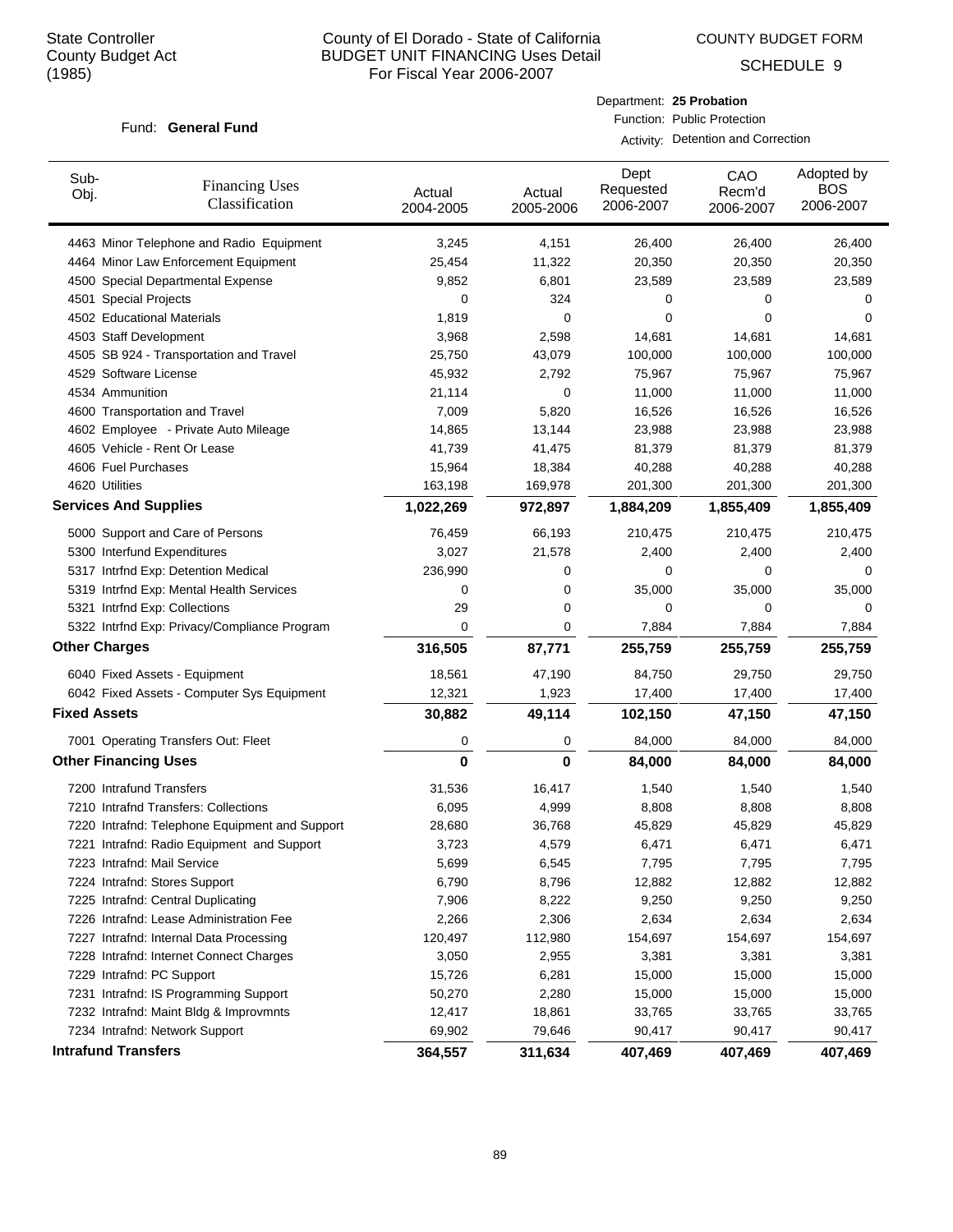COUNTY BUDGET FORM

SCHEDULE 9

|                                                                                 |                                         |                             |                                    | Department: 25 Probation       |                            |                                       |
|---------------------------------------------------------------------------------|-----------------------------------------|-----------------------------|------------------------------------|--------------------------------|----------------------------|---------------------------------------|
|                                                                                 | Fund: General Fund                      | Function: Public Protection |                                    |                                |                            |                                       |
|                                                                                 |                                         |                             | Activity: Detention and Correction |                                |                            |                                       |
| Sub-<br>Obj.                                                                    | <b>Financing Uses</b><br>Classification | Actual<br>2004-2005         | Actual<br>2005-2006                | Dept<br>Requested<br>2006-2007 | CAO<br>Recm'd<br>2006-2007 | Adopted by<br><b>BOS</b><br>2006-2007 |
|                                                                                 | <b>Total Financing Uses</b>             | 8,537,761                   | 9.972.748                          | 13,216,111                     | 13,116,111                 | 13,116,111                            |
| <b>Less Department Estimated Revenues</b>                                       |                                         | 3,335,696                   | 3.726.822                          | 3.485.593                      | 3.485.593                  | 3,485,593                             |
| <b>Department Use of Other General</b><br><b>Fund Sources (Net County Cost)</b> |                                         | 5,202,065                   | 6.245.927                          | 9,730,518                      | 9,630,518                  | 9,630,518                             |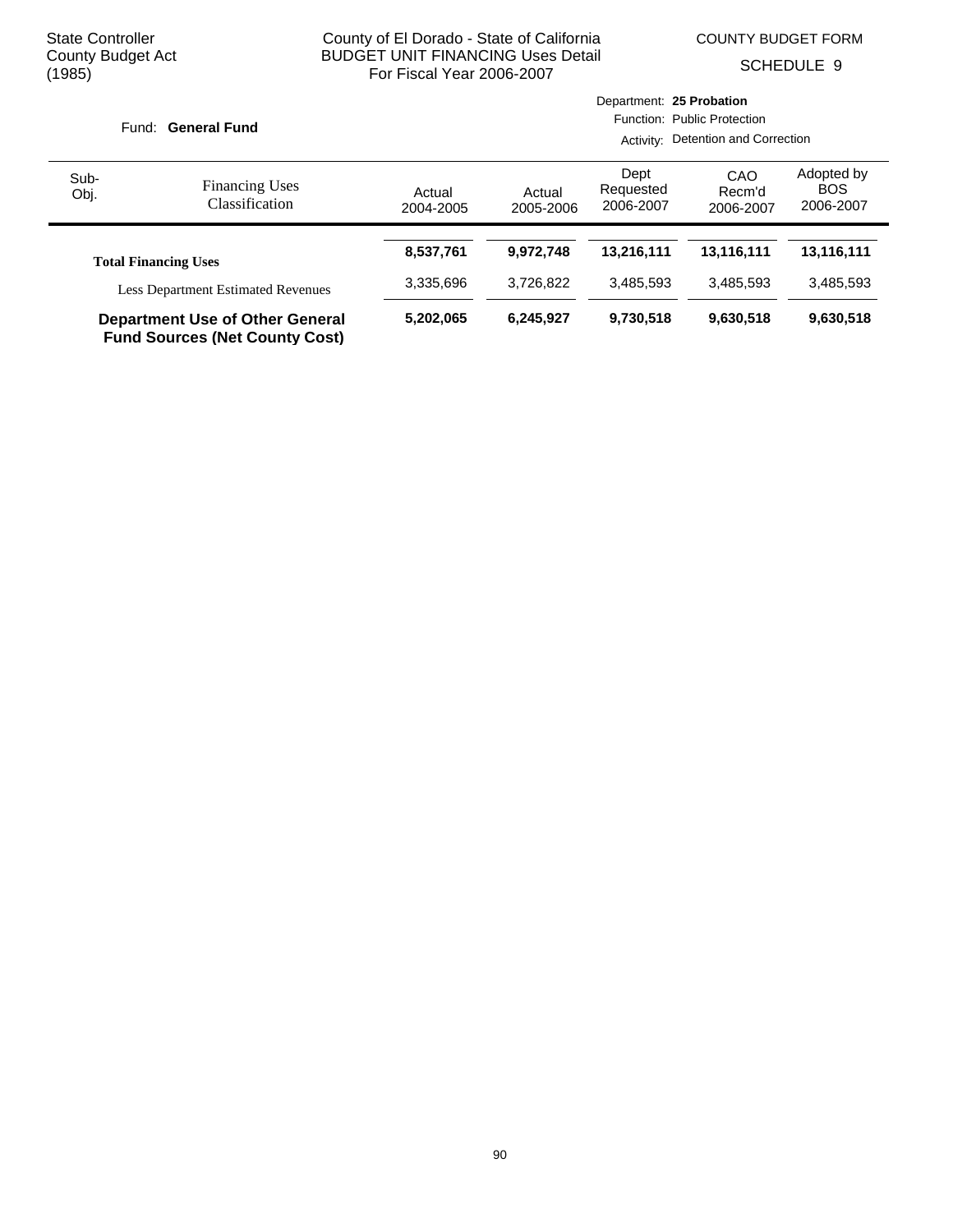COUNTY BUDGET FORM

SCHEDULE 9

#### Fund: General Fund

Department: **26 Agricultural Commissioner** Function: Public Protection Activity: Protection Inspection

| Sub-<br>Obj.           | <b>Financing Uses</b><br>Classification                                   | Actual<br>2004-2005 | Actual<br>2005-2006 | Dept<br>Requested<br>2006-2007 | CAO<br>Recm'd<br>2006-2007 | Adopted by<br><b>BOS</b><br>2006-2007 |
|------------------------|---------------------------------------------------------------------------|---------------------|---------------------|--------------------------------|----------------------------|---------------------------------------|
|                        | 3000 Permanent Employees / Elected Officials                              | 561,328             | 569,152             | 716,515                        | 716,515                    | 716,515                               |
|                        | 3001 Temporary Employees                                                  | 72,668              | 74,816              | 69,120                         | 69,120                     | 69,120                                |
| 3002 Overtime          |                                                                           | 7,902               | 8,538               | 7,500                          | 7,500                      | 7,500                                 |
|                        | 3004 Other Compensation                                                   | 16,371              | 13,310              | 0                              | 0                          | 0                                     |
|                        | 3005 Tahoe Differential                                                   | 1,721               | 0                   | 0                              | 0                          | 0                                     |
|                        | 3020 Employer Share - Employee Retirement                                 | 90,415              | 106,915             | 129,783                        | 129,783                    | 129,783                               |
|                        | 3022 Employer Share - Medi Care                                           | 9,421               | 9,487               | 10,074                         | 10,074                     | 10,074                                |
|                        | 3040 Employer Share - Health Insurance                                    | 127,310             | 125,045             | 139,402                        | 139,402                    | 139,402                               |
|                        | 3041 Employer Share - Unemployment Insurance                              | 4,043               | 3,379               | 5,374                          | 5,374                      | 5,374                                 |
|                        | 3042 Employer Share - Long Term Disab Insurance                           | 3,228               | 3,302               | 4,308                          | 4,308                      | 4,308                                 |
|                        | 3043 Employer Share - Deferred Compensation                               | 2,119               | 2,532               | 2,269                          | 2,269                      | 2,269                                 |
|                        | 3046 Retiree Health: Defined Contributions                                | 18,510              | 19,659              | 20,919                         | 20,919                     | 20,919                                |
|                        | 3060 Employer Share - Workers' Compensation                               | 21,658              | 29,606              | 50,028                         | 50,028                     | 50,028                                |
| 3080 Flexible Benefits |                                                                           | 2,385               | 5,194               | 18,000                         | 18,000                     | 18,000                                |
|                        | <b>Salaries And Employee Benefits</b>                                     | 939,079             | 970,935             | 1,173,292                      | 1,173,292                  | 1,173,292                             |
| 4000 Agriculture       |                                                                           | 24,768              | 20,543              | 36,000                         | 36,000                     | 36,000                                |
|                        | 4020 Clothing and Personal Supplies                                       | 1,018               | 2,271               | 3,500                          | 3,500                      | 3,500                                 |
|                        | 4040 Telephone Company Vendor Payments                                    | 2,405               | 3,140               | 3,500                          | 3,500                      | 3,500                                 |
|                        | 4041 Cnty Pass thru Telephone Chrges to Depts                             | 1,023               | 312                 | 2,000                          | 2,000                      | 2,000                                 |
|                        | 4080 Household Expense                                                    | 541                 | 0                   | 1,000                          | 1,000                      | 1,000                                 |
|                        | 4100 Insurance - Premium                                                  | 8,960               | 4,286               | 3,579                          | 3,579                      | 3,579                                 |
|                        | 4140 Maintenance - Equipment                                              | 450                 | 0                   | 500                            | 500                        | 500                                   |
|                        | 4141 Maintenance - Office Equipment                                       | 0                   | 0                   | 600                            | 600                        | 600                                   |
|                        | 4160 Maintenance Vehicles - Service Contract                              | 670                 | 291                 | 1,000                          | 1,000                      | 1,000                                 |
|                        | 4161 Maintenance Vehicles - Parts/Direct Chrg                             | 127                 | 0                   | 500                            | 500                        | 500                                   |
|                        | 4162 Maintenance Vehicles - Supplies                                      | 0                   | 27                  | 100                            | 100                        | 100                                   |
|                        | 4163 Maintenance Vehicles - Inventory                                     | 63                  | 71                  | 0                              | 0                          | 0                                     |
|                        | 4164 Maintenance Vehicles - Tires and Tubes                               | 162                 | 1,111               | 1,600                          | 1,600                      | 1,600                                 |
|                        | 4165 Maintenance Vehicles - Oil and Grease                                | 34                  | 1,332               | 100                            | 100                        | 100                                   |
|                        | 4180 Maintenance - Building and Improvements                              | 2                   | 0                   | 400                            | 400                        | 400                                   |
| 4220 Memberships       |                                                                           | 2,372               | 3,700               | 3,805                          | 3,805                      | 3,805                                 |
|                        | 4221 Memberships - Legislative Advocacy                                   | 11,875              | 13,281              | 13,100                         | 13,100                     | 13,100                                |
| 4260 Office Expense    |                                                                           | 6,041               | 4,941               | 5,000                          | 5,000                      | 5,000                                 |
| 4261 Postage           |                                                                           | 2,305               | 2,568               | 3,200                          | 3,200                      | 3,200                                 |
| 4262 Software          |                                                                           | 4,052               | 4,113               | 1,297                          | 1,297                      | 1,297                                 |
|                        | 4263 Subscription / Newspaper / Journals                                  | 378                 | 73                  | 500                            | 500                        | 500                                   |
| 4264 Books / Manuals   |                                                                           | 229                 | 226                 | 600                            | 600                        | 600                                   |
| 4265 Law Books         |                                                                           | 0                   | 0                   | 275                            | 275                        | 275                                   |
|                        | 4266 Printing / Duplicating                                               | 759                 | 0                   | 750                            | 750                        | 750                                   |
|                        | 4300 Professional and Specialized Services                                | 12,290              | 55,355              | 78,609                         | 78,609                     | 78,609                                |
|                        | 4324 Medical, Dental and Lab Services                                     | 2,937               | 824                 | 500                            | 500                        | 500                                   |
|                        | 4400 Publication and Legal Notices                                        | 175                 | 275                 | 400                            | 400                        | 400                                   |
|                        | 4420 Rents and Leases - Equipment                                         | 1,945               | 2,850               | 3,500                          | 3,500                      | 3,500                                 |
|                        | 4460 Small Tools and Instruments                                          | 6,165               | 3,847               | 2,450                          | 2,450                      | 2,450                                 |
| 4461 Minor Equipment   |                                                                           | 10,071              | 30,150              | 2,150                          | 2,150                      | 2,150                                 |
|                        |                                                                           |                     |                     |                                | 0                          |                                       |
|                        | 4462 Minor Computer Equipment<br>4463 Minor Telephone and Radio Equipment | 535<br>639          | 5,216<br>0          | 0<br>0                         | 0                          | 0<br>0                                |
|                        | 4464 Minor Law Enforcement Equipment                                      | 0                   | 198                 | 0                              | 0                          | 0                                     |
|                        |                                                                           |                     |                     |                                |                            |                                       |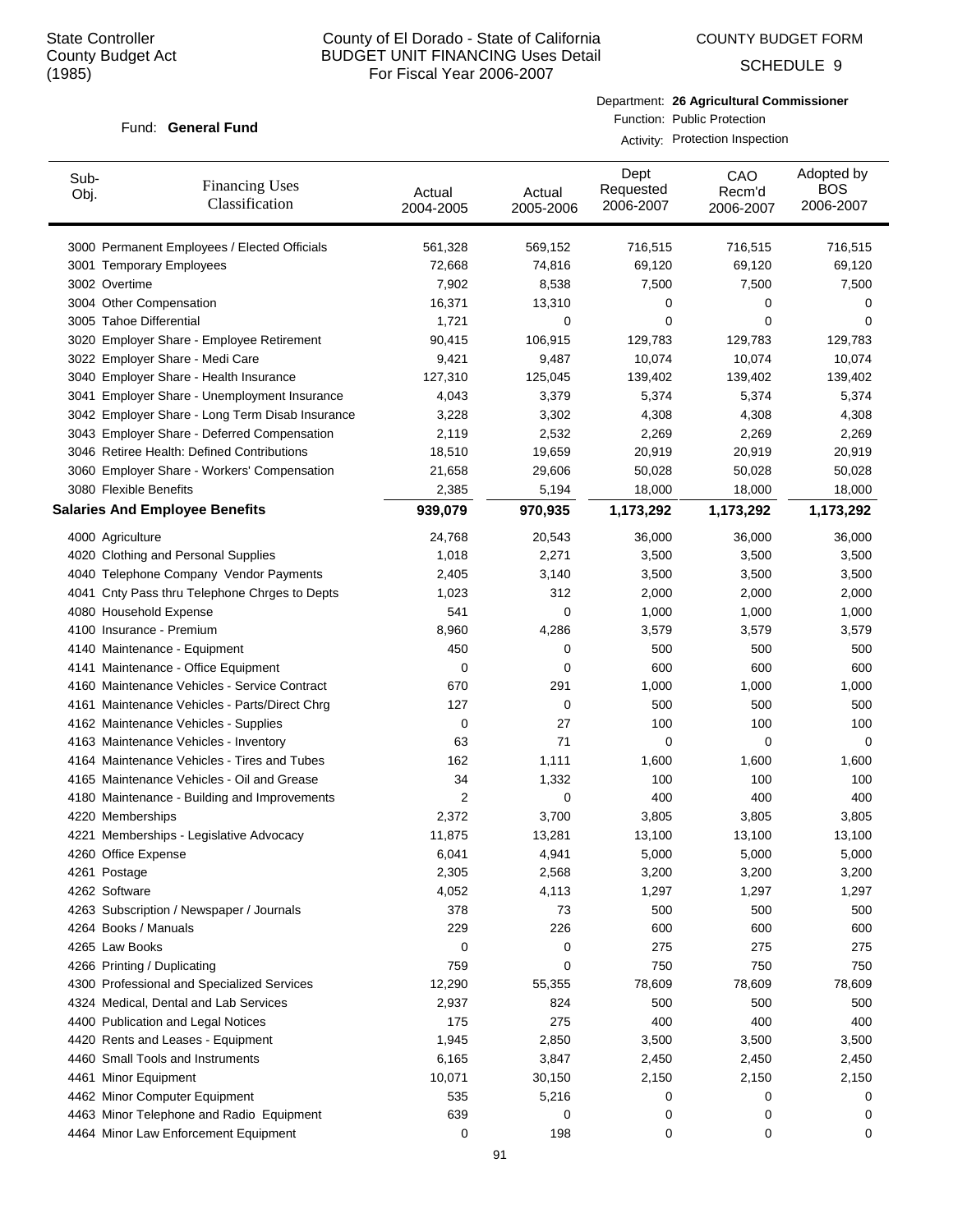COUNTY BUDGET FORM

SCHEDULE 9

#### Fund: General Fund

Department: **26 Agricultural Commissioner** Function: Public Protection

Activity: Protection Inspection

| Sub-<br>Obj.                 | <b>Financing Uses</b><br>Classification                                         | Actual<br>2004-2005 | Actual<br>2005-2006 | Dept<br>Requested<br>2006-2007 | CAO<br>Recm'd<br>2006-2007 | Adopted by<br><b>BOS</b><br>2006-2007 |
|------------------------------|---------------------------------------------------------------------------------|---------------------|---------------------|--------------------------------|----------------------------|---------------------------------------|
|                              | 4500 Special Departmental Expense                                               | 1,214               | 845                 | 3,800                          | 3,800                      | 3,800                                 |
| 4503 Staff Development       |                                                                                 | 430                 | 1,120               | 2,000                          | 2,000                      | 2,000                                 |
|                              | 4506 Film Development/Photography Supplies                                      | 0                   | 0                   | 250                            | 250                        | 250                                   |
| 4529 Software License        |                                                                                 | 37                  | 695                 | 11,201                         | 11,201                     | 11,201                                |
| 4571 Signs                   |                                                                                 | 582                 | 8,917               | 0                              | $\mathbf 0$                | 0                                     |
|                              | 4600 Transportation and Travel                                                  | 1,209               | 1,765               | 3,900                          | 3,900                      | 3,900                                 |
|                              | 4602 Employee - Private Auto Mileage                                            | 1,187               | 1,202               | 1,554                          | 1,554                      | 1,554                                 |
|                              | 4605 Vehicle - Rent Or Lease                                                    | 31,182              | 43,166              | 42,244                         | 42,244                     | 42,244                                |
| 4606 Fuel Purchases          |                                                                                 | 14,908              | 21,530              | 18,024                         | 18,024                     | 18,024                                |
| <b>Services And Supplies</b> |                                                                                 | 153,739             | 240,241             | 253,488                        | 253,488                    | 253,488                               |
| 5300 Interfund Expenditures  |                                                                                 | 2,744               | 38,704              | 1,000                          | 1,000                      | 1,000                                 |
|                              | 5322 Intrfnd Exp: Privacy/Compliance Program                                    | 0                   | $\mathbf 0$         | 851                            | 851                        | 851                                   |
| <b>Other Charges</b>         |                                                                                 | 2,744               | 38,704              | 1,851                          | 1,851                      | 1,851                                 |
|                              | 6020 Fixed Assets - Building and Improvement                                    | 0                   | 3,700               | 0                              | 0                          | 0                                     |
|                              | 6040 Fixed Assets - Equipment                                                   | 18,201              | 3,321               | 21,000                         | 21,000                     | 21,000                                |
|                              | 6042 Fixed Assets - Computer Sys Equipment                                      | 19,602              | 13,238              | 0                              | 0                          | 0                                     |
| <b>Fixed Assets</b>          |                                                                                 | 37,803              | 20,259              | 21,000                         | 21,000                     | 21,000                                |
|                              | 7001 Operating Transfers Out: Fleet                                             | 5,325               | 0                   | 0                              | 0                          | 0                                     |
| <b>Other Financing Uses</b>  |                                                                                 | 5,325               | 0                   | 0                              | 0                          | 0                                     |
| 7200 Intrafund Transfers     |                                                                                 | 0                   | 24,109              | 37,200                         | 37,200                     | 37,200                                |
|                              | 7210 Intrafnd Transfers: Collections                                            | 8                   | 0                   | 0                              | 0                          | 0                                     |
|                              | 7220 Intrafnd: Telephone Equipment and Support                                  | 5,033               | 6,546               | 5,200                          | 5,200                      | 5,200                                 |
|                              | 7221 Intrafnd: Radio Equipment and Support                                      | 456                 | 1,280               | 240                            | 240                        | 240                                   |
| 7223 Intrafnd: Mail Service  |                                                                                 | 1,605               | 1,690               | 1,889                          | 1,889                      | 1,889                                 |
|                              | 7224 Intrafnd: Stores Support                                                   | 821                 | 1,966               | 805                            | 805                        | 805                                   |
|                              | 7225 Intrafnd: Central Duplicating                                              | 2,154               | 2,839               | 1,900                          | 1,900                      | 1,900                                 |
|                              | 7227 Intrafnd: Internal Data Processing                                         | 10,106              | 7,109               | 6,991                          | 6,991                      | 6,991                                 |
| 7229 Intrafnd: PC Support    |                                                                                 | 2,313               | 1,335               | 2,500                          | 2,500                      | 2,500                                 |
| 7230 Intrafnd: IS Software   |                                                                                 | 0                   | 0                   | 600                            | 600                        | 600                                   |
|                              | 7231 Intrafnd: IS Programming Support                                           | 1,005               | 855                 | 2,000                          | 2,000                      | 2,000                                 |
|                              | 7232 Intrafnd: Maint Bldg & Improvmnts                                          | 243                 | 1,094               | 500                            | 500                        | 500                                   |
|                              | 7234 Intrafnd: Network Support                                                  | 10,874              | 10,619              | 12,056                         | 12,056                     | 12,056                                |
| <b>Intrafund Transfers</b>   |                                                                                 | 34,617              | 59,442              | 71,881                         | 71,881                     | 71,881                                |
|                              | <b>Total Financing Uses</b>                                                     | 1,173,307           | 1,329,580           | 1,521,512                      | 1,521,512                  | 1,521,512                             |
|                              | <b>Less Department Estimated Revenues</b>                                       | 844,948             | 779,683             | 798,369                        | 798,369                    | 798,369                               |
|                              | <b>Department Use of Other General</b><br><b>Fund Sources (Net County Cost)</b> | 328,359             | 549,897             | 723,143                        | 723,143                    | 723,143                               |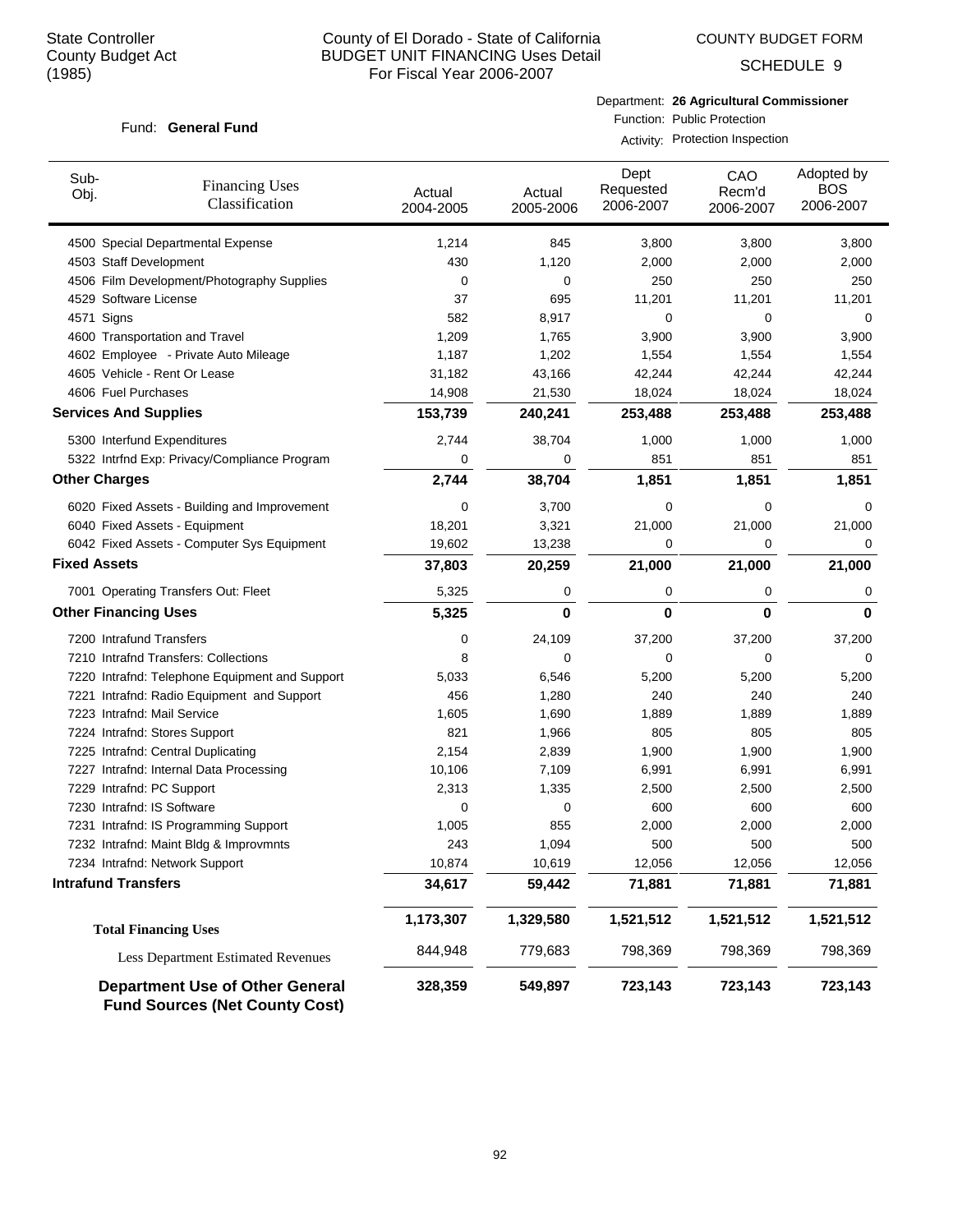COUNTY BUDGET FORM

SCHEDULE 9

#### Fund: General Fund

Department: **27 Building Department** Function: Public Protection

Activity: Protection Inspection

| Sub-<br>Obj. | <b>Financing Uses</b><br>Classification         | Actual<br>2004-2005 | Actual<br>2005-2006 | Dept<br>Requested<br>2006-2007 | CAO<br>Recm'd<br>2006-2007 | Adopted by<br><b>BOS</b><br>2006-2007 |
|--------------|-------------------------------------------------|---------------------|---------------------|--------------------------------|----------------------------|---------------------------------------|
|              | 3000 Permanent Employees / Elected Officials    | 2,888,332           | 3,545,572           | 0                              | 0                          | 0                                     |
|              | 3001 Temporary Employees                        | 90,434              | 171,152             | 0                              | 0                          | 0                                     |
|              | 3002 Overtime                                   | 105,636             | 148,346             | 0                              | 0                          | 0                                     |
|              | 3004 Other Compensation                         | 78,645              | 61,292              | 0                              | 0                          | 0                                     |
|              | 3005 Tahoe Differential                         | 15,106              | 16,909              | 0                              | 0                          | 0                                     |
|              | 3020 Employer Share - Employee Retirement       | 479,675             | 704,191             | 0                              | 0                          | 0                                     |
|              | 3021 Employer Share - O.a.s.d.i.                | 0                   | 109                 | 0                              | 0                          | 0                                     |
|              | 3022 Employer Share - Medi Care                 | 42,082              | 53,947              | 0                              | 0                          | 0                                     |
|              | 3040 Employer Share - Health Insurance          | 604,752             | 687,621             | 0                              | 0                          | 0                                     |
|              | 3041 Employer Share - Unemployment Insurance    | 13,606              | 16,178              | 0                              | 0                          | 0                                     |
|              | 3042 Employer Share - Long Term Disab Insurance | 17,445              | 21,768              | 0                              | 0                          | 0                                     |
|              | 3043 Employer Share - Deferred Compensation     | 6,759               | 8,097               | 0                              | 0                          | 0                                     |
|              | 3046 Retiree Health: Defined Contributions      | 95,195              | 113,420             | 0                              | 0                          | 0                                     |
|              | 3060 Employer Share - Workers' Compensation     | 98,729              | 126,777             | 0                              | 0                          | 0                                     |
|              | 3080 Flexible Benefits                          | 5,401               | 9,425               | 0                              | 0                          | 0                                     |
|              | <b>Salaries And Employee Benefits</b>           | 4,541,797           | 5,684,803           | 0                              | 0                          | 0                                     |
|              | 4020 Clothing and Personal Supplies             | 790                 | 433                 | 0                              | 0                          | 0                                     |
|              | 4040 Telephone Company Vendor Payments          | 5,522               | 8,492               | 0                              | 0                          | 0                                     |
|              | 4041 Cnty Pass thru Telephone Chrges to Depts   | 16,415              | 3,228               | 0                              | 0                          | 0                                     |
|              | 4080 Household Expense                          | 0                   | 36                  | 0                              | 0                          | 0                                     |
|              | 4086 Household Expense - Janitorial/Custodial   | 6,721               | 6,196               | 0                              | 0                          | 0                                     |
|              | 4100 Insurance - Premium                        | 45,548              | 9,401               | 0                              | 0                          | 0                                     |
|              | 4140 Maintenance - Equipment                    | 476                 | 0                   | 0                              | 0                          | 0                                     |
|              | 4160 Maintenance Vehicles - Service Contract    | 0                   | 248                 | 0                              | 0                          | 0                                     |
|              | 4161 Maintenance Vehicles - Parts/Direct Chrg   | 6                   | 0                   | 0                              | 0                          | 0                                     |
|              | 4163 Maintenance Vehicles - Inventory           | 37                  | 129                 | 0                              | 0                          | 0                                     |
|              | 4180 Maintenance - Building and Improvements    | 68                  | 238                 | 0                              | 0                          | 0                                     |
|              | 4182 Maintenance - Rental Property              | 839                 | 0                   | 0                              | 0                          | 0                                     |
|              | 4201 Medical Supplies - Field                   | 180                 | 0                   | 0                              | 0                          | 0                                     |
|              | 4220 Memberships                                | 920                 | 1,169               | 0                              | 0                          | 0                                     |
|              | 4221 Memberships - Legislative Advocacy         | 545                 | 917                 | 0                              | 0                          | 0                                     |
|              | 4260 Office Expense                             | 29,541              | 35,414              | 0                              | 0                          | 0                                     |
|              | 4261 Postage                                    | 7,109               | 8,769               | 0                              | U                          | 0                                     |
|              | 4262 Software                                   | 8,517               | 34                  | 0                              | 0                          | 0                                     |
|              | 4263 Subscription / Newspaper / Journals        | 1,937               | 1,278               | 0                              | 0                          | 0                                     |
|              | 4264 Books / Manuals                            | 1,566               | 4,471               | 0                              | 0                          | 0                                     |
|              | 4266 Printing / Duplicating                     | 0                   | 2,841               | 0                              | 0                          | 0                                     |
|              | 4300 Professional and Specialized Services      | 107,973             | 153,627             | 0                              | 0                          | 0                                     |
|              | 4322 Medical and Sobriety Examinations          | 0                   | 555                 | 0                              | 0                          | 0                                     |
|              | 4324 Medical, Dental and Lab Services           | 2,542               | 1,218               | 0                              | 0                          | 0                                     |
|              | 4400 Publication and Legal Notices              | 2,391               | 5,954               | 0                              | 0                          | 0                                     |
|              | 4420 Rents and Leases - Equipment               | 9,268               | 25,796              | 0                              | 0                          | 0                                     |
|              | 4440 Rents and Leases- Building/Improvements    | 89,310              | 128,442             | 0                              | 0                          | 0                                     |
|              | 4460 Small Tools and Instruments                | 1,640               | 1,167               | 0                              | 0                          | 0                                     |
|              | 4461 Minor Equipment                            | 12,963              | 17,923              | 0                              | 0                          | 0                                     |
|              | 4462 Minor Computer Equipment                   | 41,323              | 23,901              | 0                              | 0                          | 0                                     |
|              | 4463 Minor Telephone and Radio Equipment        | 966                 | 184                 | 0                              | 0                          | 0                                     |
|              | 4500 Special Departmental Expense               | 748                 | 143                 | 0                              | 0                          | 0                                     |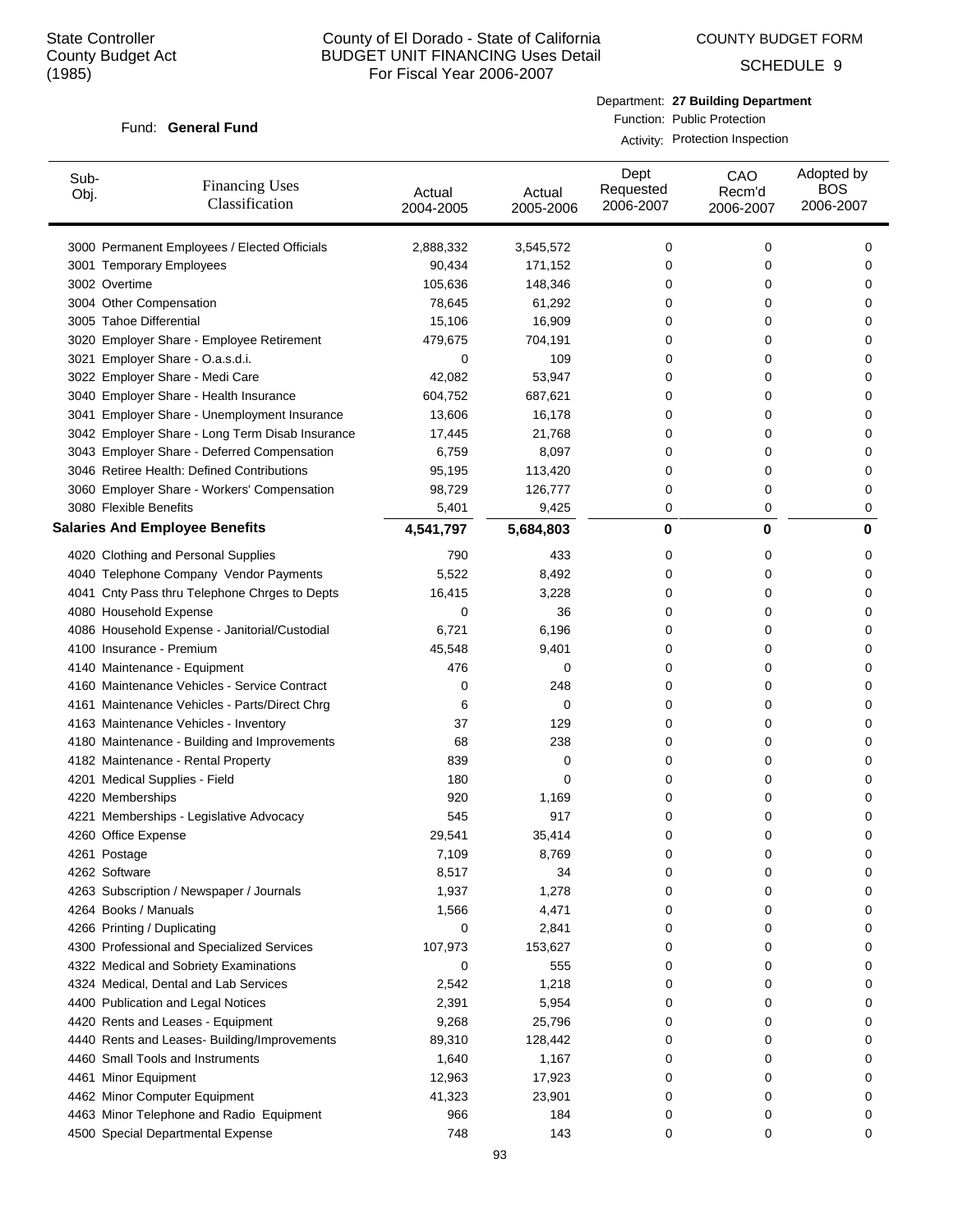COUNTY BUDGET FORM

SCHEDULE 9

#### Fund: General Fund

Department: **27 Building Department** Function: Public Protection

Activity: Protection Inspection

| Sub-<br>Obj.                 | <b>Financing Uses</b><br>Classification                                         | Actual<br>2004-2005 | Actual<br>2005-2006 | Dept<br>Requested<br>2006-2007 | CAO<br>Recm'd<br>2006-2007 | Adopted by<br>BOS<br>2006-2007 |
|------------------------------|---------------------------------------------------------------------------------|---------------------|---------------------|--------------------------------|----------------------------|--------------------------------|
| 4502 Educational Materials   |                                                                                 | 0                   | 404                 | 0                              | 0                          | 0                              |
| 4503 Staff Development       |                                                                                 | 16,111              | 18,834              | 0                              | 0                          | 0                              |
| 4529 Software License        |                                                                                 | 0                   | 7,368               | 0                              | 0                          | 0                              |
|                              | 4600 Transportation and Travel                                                  | 5,278               | 5,619               | 0                              | 0                          | 0                              |
|                              | 4602 Employee - Private Auto Mileage                                            | 3,708               | 5,407               | 0                              | 0                          | 0                              |
|                              | 4605 Vehicle - Rent Or Lease                                                    | 85,048              | 96,668              | 0                              | 0                          | 0                              |
| 4606 Fuel Purchases          |                                                                                 | 34,087              | 45,756              | 0                              | 0                          | 0                              |
| 4620 Utilities               |                                                                                 | 12,691              | 15,561              | 0                              | 0                          | 0                              |
| <b>Services And Supplies</b> |                                                                                 | 552,785             | 637,822             | 0                              | 0                          | 0                              |
|                              | 5300 Interfund Expenditures                                                     | 73,171              | 2,118               | 0                              | 0                          | 0                              |
| <b>Other Charges</b>         |                                                                                 | 73,171              | 2,118               | $\bf{0}$                       | $\bf{0}$                   | 0                              |
|                              | 6040 Fixed Assets - Equipment                                                   | 0                   | 68,266              | 0                              | 0                          | 0                              |
|                              | 6042 Fixed Assets - Computer Sys Equipment                                      | 20,139              | 6,055               | 0                              | 0                          | 0                              |
| <b>Fixed Assets</b>          |                                                                                 | 20,139              | 74,321              | 0                              | $\bf{0}$                   | 0                              |
|                              | 7001 Operating Transfers Out: Fleet                                             | 14,093              | 0                   | 0                              | 0                          | 0                              |
| <b>Other Financing Uses</b>  |                                                                                 | 14,093              | 0                   | 0                              | $\bf{0}$                   | 0                              |
| 7200 Intrafund Transfers     |                                                                                 | 71,382              | 50,440              | 0                              | 0                          | 0                              |
|                              | 7210 Intrafnd Transfers: Collections                                            | 2,793               | 0                   | 0                              | 0                          | 0                              |
|                              | 7220 Intrafnd: Telephone Equipment and Support                                  | 40,360              | 61,968              | 0                              | 0                          | 0                              |
|                              | 7221 Intrafnd: Radio Equipment and Support                                      | 710                 | 288                 | 0                              | 0                          | 0                              |
| 7223 Intrafnd: Mail Service  |                                                                                 | 1,822               | 1,934               | 0                              | 0                          | 0                              |
|                              | 7224 Intrafnd: Stores Support                                                   | 3,171               | 3,866               | 0                              | 0                          | 0                              |
|                              | 7225 Intrafnd: Central Duplicating                                              | 13,785              | 12,958              | 0                              | 0                          | 0                              |
|                              | 7226 Intrafnd: Lease Administration Fee                                         | 2,163               | 2,859               | 0                              | 0                          | 0                              |
|                              | 7227 Intrafnd: Internal Data Processing                                         | 122,921             | 147,487             | 0                              | 0                          | 0                              |
| 7229 Intrafnd: PC Support    |                                                                                 | 3,730               | 2,820               | 0                              | 0                          | 0                              |
| 7230 Intrafnd: IS Software   |                                                                                 | 0                   | 720                 | 0                              | 0                          | 0                              |
|                              | 7231 Intrafnd: IS Programming Support                                           | 1,650               | 2,918               | 0                              | 0                          | 0                              |
|                              | 7232 Intrafnd: Maint Bldg & Improvmnts                                          | 2,221               | 980                 | 0                              | 0                          | 0                              |
|                              | 7234 Intrafnd: Network Support                                                  | 46,602              | 51,581              | 0                              | 0                          | 0                              |
| <b>Intrafund Transfers</b>   |                                                                                 | 313,311             | 340,818             | $\bf{0}$                       | $\bf{0}$                   | $\bf{0}$                       |
|                              | <b>Total Financing Uses</b>                                                     | 5,515,295           | 6,739,882           | $\mathbf 0$                    | $\mathbf 0$                | 0                              |
|                              | <b>Less Department Estimated Revenues</b>                                       | 6,272,243           | 5,303,217           | 0                              | 0                          | 0                              |
|                              | <b>Department Use of Other General</b><br><b>Fund Sources (Net County Cost)</b> | $-756,948$          | 1,436,665           | 0                              | $\bf{0}$                   | 0                              |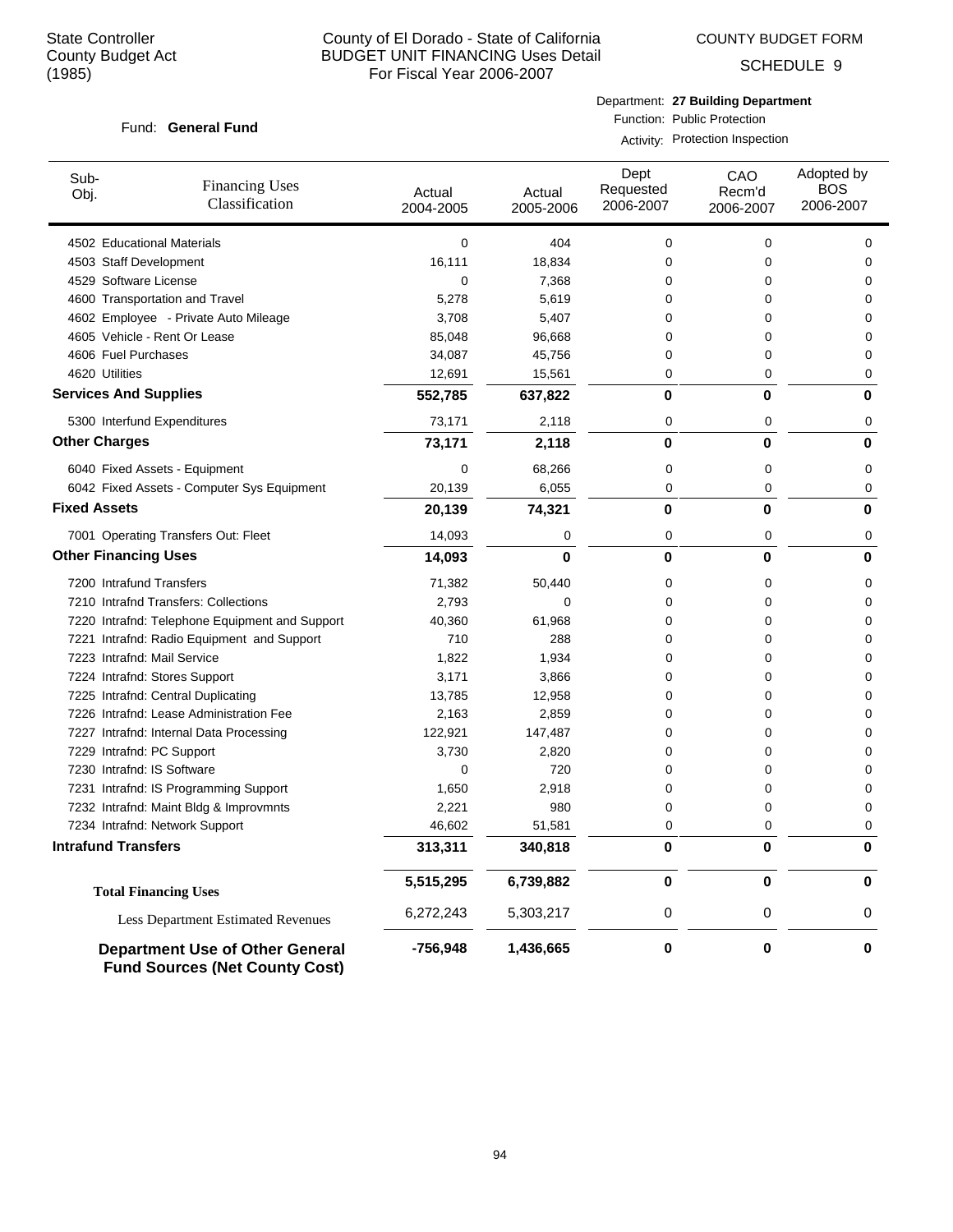COUNTY BUDGET FORM

SCHEDULE 9

#### Fund: General Fund

| Department: 28 Recorder/Clerk |
|-------------------------------|
| Function: Public Protection   |
| Activity: Other Protection    |

| Sub-<br>Obj. | <b>Financing Uses</b><br>Classification         | Actual<br>2004-2005 | Actual<br>2005-2006 | Dept<br>Requested<br>2006-2007 | CAO<br>Recm'd<br>2006-2007 | Adopted by<br><b>BOS</b><br>2006-2007 |
|--------------|-------------------------------------------------|---------------------|---------------------|--------------------------------|----------------------------|---------------------------------------|
|              | 3000 Permanent Employees / Elected Officials    | 714,922             | 935,348             | 1,181,493                      | 1,181,493                  | 1,181,493                             |
|              | 3001 Temporary Employees                        | 141,563             | 111,470             | 147,830                        | 147,830                    | 147,830                               |
|              | 3002 Overtime                                   | 19,065              | 12,858              | 18,000                         | 18,000                     | 18,000                                |
|              | 3004 Other Compensation                         | 10,741              | 7,451               | 19,836                         | 19,836                     | 19,836                                |
|              | 3005 Tahoe Differential                         | 4,808               | 4,818               | 4,800                          | 4,800                      | 4,800                                 |
|              | 3020 Employer Share - Employee Retirement       | 114,640             | 174,988             | 209,967                        | 209,967                    | 209,967                               |
|              | 3022 Employer Share - Medi Care                 | 11,560              | 14,184              | 16,090                         | 16,090                     | 16,090                                |
|              | 3040 Employer Share - Health Insurance          | 192,128             | 197,527             | 223,030                        | 223,030                    | 223,030                               |
|              | 3041 Employer Share - Unemployment Insurance    | 6,150               | 6,439               | 8,862                          | 8,862                      | 8,862                                 |
|              | 3042 Employer Share - Long Term Disab Insurance | 4,145               | 4,823               | 4,152                          | 4,152                      | 4,152                                 |
|              | 3043 Employer Share - Deferred Compensation     | 4,692               | 6,891               | 6,968                          | 6,968                      | 6,968                                 |
|              | 3046 Retiree Health: Defined Contributions      | 29,087              | 33,270              | 41,032                         | 41,032                     | 41,032                                |
|              | 3060 Employer Share - Workers' Compensation     | 114,316             | 101,911             | 87,820                         | 87,820                     | 87,820                                |
|              | 3080 Flexible Benefits                          | 369                 | 2,591               | 9,000                          | 9,000                      | 9,000                                 |
|              | <b>Salaries And Employee Benefits</b>           | 1,368,185           | 1,614,570           | 1,978,880                      | 1,978,880                  | 1,978,880                             |
|              | 4040 Telephone Company Vendor Payments          | 0                   | 82                  | 500                            | 500                        | 500                                   |
|              | 4041 Cnty Pass thru Telephone Chrges to Depts   | 1,784               | 653                 | 4,360                          | 4,360                      | 4,360                                 |
|              | 4100 Insurance - Premium                        | 9,228               | 6,098               | 5,906                          | 5,906                      | 5,906                                 |
|              | 4140 Maintenance - Equipment                    | 22,282              | 20,755              | 28,800                         | 28,800                     | 28,800                                |
|              | 4141 Maintenance - Office Equipment             | 664                 | 916                 | 2,850                          | 2,850                      | 2,850                                 |
|              | 4143 Maintenance - Service Contracts            | 501                 | 0                   | 0                              | 0                          | 0                                     |
|              | 4165 Maintenance Vehicles - Oil and Grease      | $\overline{7}$      | 0                   | 0                              | 0                          | 0                                     |
|              | 4180 Maintenance - Building and Improvements    | 102                 | 1,321               | 1,500                          | 1,500                      | 1,500                                 |
|              | 4220 Memberships                                | 125                 | 125                 | 200                            | 200                        | 200                                   |
|              | 4221 Memberships - Legislative Advocacy         | 825                 | 575                 | 1,325                          | 1,325                      | 1,325                                 |
|              | 4260 Office Expense                             | 21,865              | 25,591              | 34,200                         | 34,200                     | 34,200                                |
|              | 4261 Postage                                    | 131,180             | 177,389             | 149,300                        | 149,300                    | 149,300                               |
|              | 4262 Software                                   | 1,475               | 6,362               | 8,450                          | 8,450                      | 8,450                                 |
|              | 4263 Subscription / Newspaper / Journals        | 642                 | 729                 | 827                            | 827                        | 827                                   |
|              | 4264 Books / Manuals                            | 165                 | 97                  | 500                            | 500                        | 500                                   |
|              | 4265 Law Books                                  | 1,706               | 2,659               | 2,200                          | 2,200                      | 2,200                                 |
|              | 4266 Printing / Duplicating                     | 0                   | 1,086               | 0                              | 0                          | 0                                     |
|              | 4300 Professional and Specialized Services      | 130,317             | 91,436              | 68,140                         | 68,140                     | 68,140                                |
|              | 4307 Microfilm Services                         | 1,175               | 902                 | 5,000                          | 5,000                      | 5,000                                 |
|              | 4400 Publication and Legal Notices              | 8,782               | 8,210               | 5,350                          | 5,350                      | 5,350                                 |
|              | 4420 Rents and Leases - Equipment               | 8,688               | 15,231              | 22,540                         | 22,540                     | 22,540                                |
|              | 4440 Rents and Leases- Building/Improvements    | 3,240               | 4,300               | 1,800                          | 1,800                      | 1,800                                 |
|              | 4460 Small Tools and Instruments                | 0                   | 417                 | 500                            | 500                        | 500                                   |
|              | 4461 Minor Equipment                            | 3,005               | 19,651              | 2,050                          | 2,050                      | 2,050                                 |
|              | 4462 Minor Computer Equipment                   | 9,516               | 10,576              | 6,250                          | 6,250                      | 6,250                                 |
|              | 4500 Special Departmental Expense               | 314,724             | 246,676             | 2,859,271                      | 2,859,271                  | 2,859,271                             |
|              | 4501 Special Projects                           | 900                 | -900                | 0                              | 0                          | 0                                     |
|              | 4503 Staff Development                          | 1,270               | 3,699               | 4,300                          | 4,300                      | 4,300                                 |
|              | 4506 Film Development/Photography Supplies      | 32                  | 0                   | 0                              | 0                          | 0                                     |
|              | 4507 Fire and Safety Supplies                   | 42                  | 0                   | 100                            | 100                        | 100                                   |
|              | 4511 Elections Outreach                         | 4,640               | 3,329               | 5,000                          | 5,000                      | 5,000                                 |
|              | 4529 Software License                           | 20,871              | 13,422              | 30,000                         | 30,000                     | 30,000                                |
|              | 4531 Precinct Board Compensation                | 91,124              | 96,028              | 60,900                         | 60,900                     | 60,900                                |
|              |                                                 |                     |                     |                                |                            |                                       |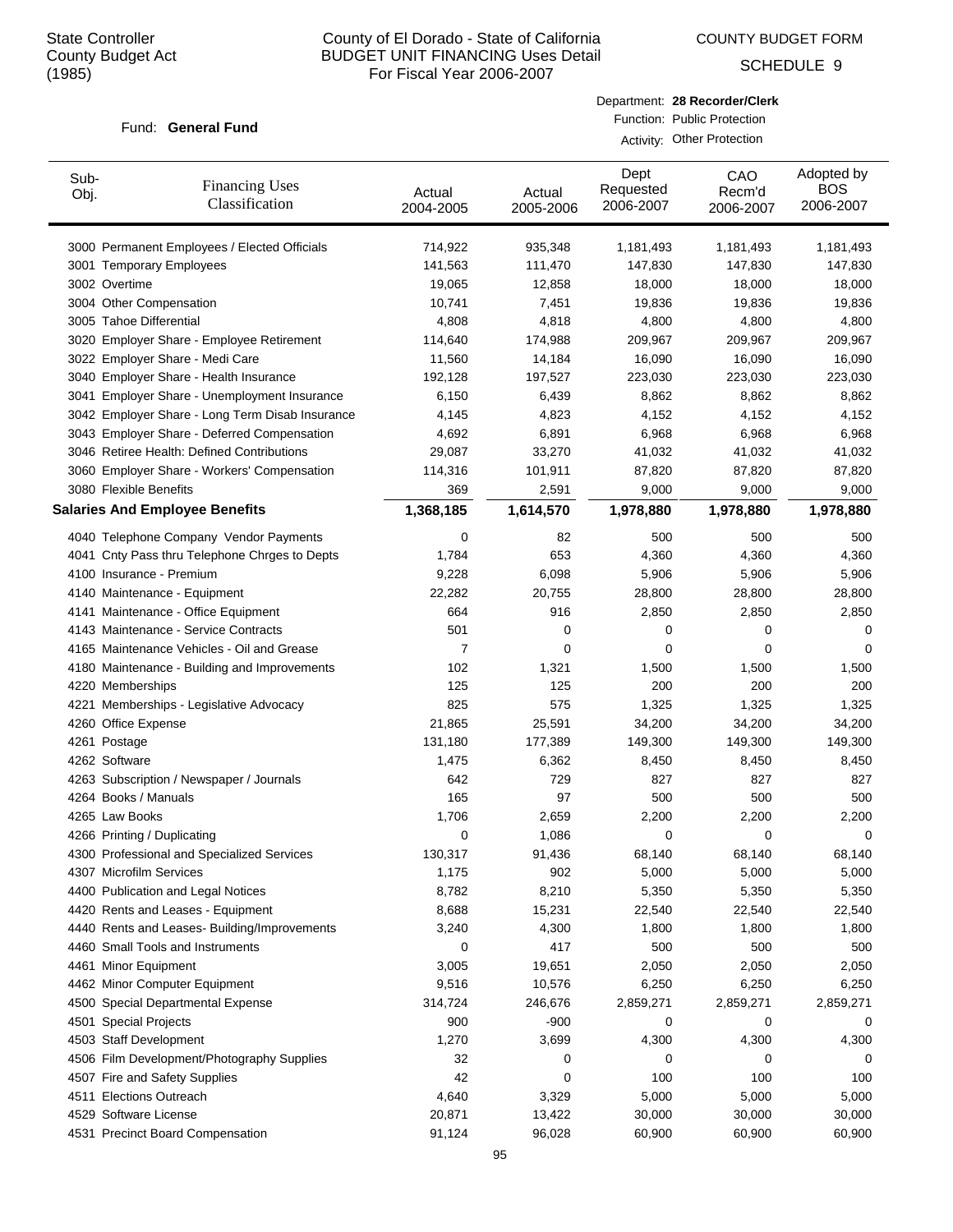COUNTY BUDGET FORM

SCHEDULE 9

### Fund: General Fund

| Department: 28 Recorder/Clerk |
|-------------------------------|
| Function: Public Protection   |

| Activity: Other Protection |
|----------------------------|

| Sub-<br>Obj.                               | <b>Financing Uses</b><br>Classification                                         | Actual<br>2004-2005 | Actual<br>2005-2006 | Dept<br>Requested<br>2006-2007 | CAO<br>Recm'd<br>2006-2007 | Adopted by<br><b>BOS</b><br>2006-2007 |
|--------------------------------------------|---------------------------------------------------------------------------------|---------------------|---------------------|--------------------------------|----------------------------|---------------------------------------|
|                                            | 4600 Transportation and Travel                                                  | 4,934               | 5,251               | 9,951                          | 9,951                      | 9,951                                 |
|                                            | 4602 Employee - Private Auto Mileage                                            | 1,643               | 3,075               | 4,910                          | 4,910                      | 4,910                                 |
|                                            | 4604 Volunteer - Private Auto Mileage                                           | $\mathbf 0$         | 45                  | $\Omega$                       | 0                          | $\Omega$                              |
|                                            | 4605 Vehicle - Rent Or Lease                                                    | 937                 | 3,357               | 7,285                          | 7,285                      | 7,285                                 |
| 4606 Fuel Purchases                        |                                                                                 | 329                 | 893                 | 275                            | 275                        | 275                                   |
| <b>Services And Supplies</b>               |                                                                                 | 798,722             | 770,036             | 3,334,540                      | 3,334,540                  | 3,334,540                             |
|                                            | 5300 Interfund Expenditures                                                     | 916                 | 816                 | 900                            | 900                        | 900                                   |
|                                            | 5322 Intrfnd Exp: Privacy/Compliance Program                                    | $\mathbf 0$         | 0                   | 1,669                          | 1,669                      | 1,669                                 |
| <b>Other Charges</b>                       |                                                                                 | 916                 | 816                 | 2,569                          | 2,569                      | 2,569                                 |
|                                            | 6040 Fixed Assets - Equipment                                                   | 0                   | 27,365              | 0                              | 0                          | 0                                     |
| 6042 Fixed Assets - Computer Sys Equipment |                                                                                 | 9,964               | 15,403              | 26,500                         | 26,500                     | 26,500                                |
| <b>Fixed Assets</b>                        |                                                                                 | 9,964               | 42,769              | 26,500                         | 26,500                     | 26,500                                |
| 7200 Intrafund Transfers                   |                                                                                 | 59,436              | 84,296              | 30,000                         | 30,000                     | 30,000                                |
|                                            | 7210 Intrafnd Transfers: Collections                                            | 4                   | 20                  | 0                              | $\mathbf 0$                | 0                                     |
|                                            | 7220 Intrafnd: Telephone Equipment and Support                                  | 8,877               | 11,902              | 10,750                         | 10,750                     | 10,750                                |
|                                            | 7221 Intrafnd: Radio Equipment and Support                                      | $\mathbf 0$         | 0                   | 55                             | 55                         | 55                                    |
|                                            | 7223 Intrafnd: Mail Service                                                     | 9,016               | 10,806              | 11,208                         | 11,208                     | 11,208                                |
|                                            | 7224 Intrafnd: Stores Support                                                   | 1,429               | 3,098               | 3,363                          | 3,363                      | 3,363                                 |
|                                            | 7225 Intrafnd: Central Duplicating                                              | 4,703               | 9,744               | 8,000                          | 8,000                      | 8,000                                 |
|                                            | 7227 Intrafnd: Internal Data Processing                                         | 44,909              | 45,640              | 47,493                         | 47,493                     | 47,493                                |
|                                            | 7229 Intrafnd: PC Support                                                       | 2,031               | 2,385               | 6,000                          | 6,000                      | 6,000                                 |
|                                            | 7230 Intrafnd: IS Software                                                      | $\Omega$            | $\Omega$            | 700                            | 700                        | 700                                   |
|                                            | 7231 Intrafnd: IS Programming Support                                           | 330                 | 585                 | 2,500                          | 2,500                      | 2,500                                 |
|                                            | 7232 Intrafnd: Maint Bldg & Improvmnts                                          | 1,130               | 853                 | 4,300                          | 4,300                      | 4,300                                 |
|                                            | 7234 Intrafnd: Network Support                                                  | 36,504              | 35,651              | 40,472                         | 40,472                     | 40,472                                |
| <b>Intrafund Transfers</b>                 |                                                                                 | 168,370             | 204,980             | 164,841                        | 164,841                    | 164,841                               |
|                                            | <b>Total Financing Uses</b>                                                     | 2,346,157           | 2,633,170           | 5,507,330                      | 5,507,330                  | 5,507,330                             |
|                                            | Less Department Estimated Revenues                                              | 6,852,393           | 5,752,109           | 4,925,842                      | 4,940,092                  | 4,940,092                             |
|                                            | <b>Department Use of Other General</b><br><b>Fund Sources (Net County Cost)</b> | $-4,506,235$        | $-3,118,939$        | 581,488                        | 567,238                    | 567,238                               |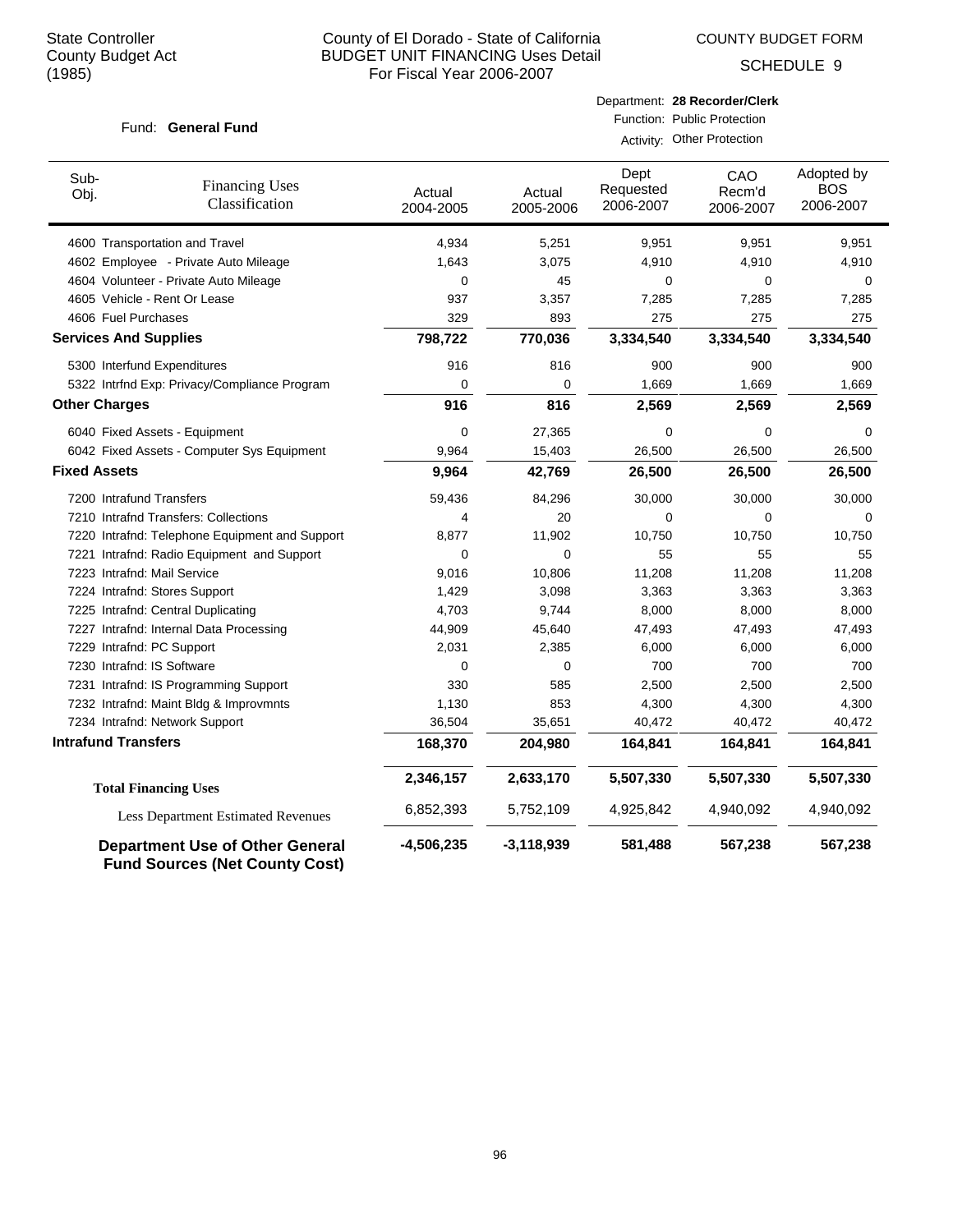Sub-Obj.

## County of El Dorado - State of California BUDGET UNIT FINANCING Uses Detail For Fiscal Year 2006-2007

Actual 2004-2005 COUNTY BUDGET FORM

SCHEDULE 9

#### Fund: General Fund

Financing Uses Classification

|                     | Department: 29 Planning        | Function: Public Protection<br>Activity: Other Protection |                                       |
|---------------------|--------------------------------|-----------------------------------------------------------|---------------------------------------|
| Actual<br>2005-2006 | Dept<br>Requested<br>2006-2007 | CAO<br>Recm'd<br>2006-2007                                | Adopted by<br><b>BOS</b><br>2006-2007 |
| 1,463,485           | 0                              | 0                                                         | C                                     |
| 21.464              |                                | 0                                                         | ſ                                     |

| 3000 Permanent Employees / Elected Officials    | 995,241     | 1,463,485   | 0 | 0           | 0           |
|-------------------------------------------------|-------------|-------------|---|-------------|-------------|
| 3001 Temporary Employees                        | 21,416      | 21,464      | 0 | 0           | 0           |
| 3002 Overtime                                   | 7,425       | 19,912      | 0 | 0           | 0           |
| 3004 Other Compensation                         | 32,860      | 13,592      | 0 | 0           | 0           |
| 3020 Employer Share - Employee Retirement       | 155,065     | 263,587     | 0 | $\Omega$    | 0           |
| 3022 Employer Share - Medi Care                 | 12,582      | 19,577      | 0 | $\Omega$    | 0           |
| 3040 Employer Share - Health Insurance          | 172,155     | 233,026     | 0 | $\Omega$    | 0           |
| 3041 Employer Share - Unemployment Insurance    | 4,732       | 6,226       | 0 | $\Omega$    | 0           |
| 3042 Employer Share - Long Term Disab Insurance | 6,395       | 9,101       | 0 | $\Omega$    | 0           |
| 3043 Employer Share - Deferred Compensation     | 5,539       | 9,857       | 0 | $\Omega$    | 0           |
| 3046 Retiree Health: Defined Contributions      | 36,359      | 41,587      | 0 | 0           | 0           |
| 3060 Employer Share - Workers' Compensation     | 65,630      | 62,390      | 0 | 0           | 0           |
| 3080 Flexible Benefits                          | 6,605       | 13,441      | 0 | $\mathbf 0$ | 0           |
| <b>Salaries And Employee Benefits</b>           | 1,522,004   | 2,177,244   | 0 | 0           | 0           |
| 4040 Telephone Company Vendor Payments          | 350         | 2,200       | 0 | 0           | 0           |
| 4041 Cnty Pass thru Telephone Chrges to Depts   | 1,839       | 1,586       | 0 | 0           | 0           |
| 4100 Insurance - Premium                        | 88,804      | 34,336      | 0 | 0           | 0           |
| 4141 Maintenance - Office Equipment             | 151         | 0           | 0 | 0           | 0           |
| 4220 Memberships                                | 422         | 472         | 0 | 0           | 0           |
| 4260 Office Expense                             | 9,244       | 12,180      | 0 | 0           | 0           |
| 4261 Postage                                    | 7,149       | 8,133       | 0 | 0           | 0           |
| 4262 Software                                   | 388         | 4,008       | 0 | 0           | 0           |
| 4263 Subscription / Newspaper / Journals        | 0           | 402         | 0 | 0           | 0           |
| 4264 Books / Manuals                            | 325         | 399         | 0 | 0           | 0           |
| 4266 Printing / Duplicating                     | 56          | $\mathbf 0$ | 0 | 0           | 0           |
| 4300 Professional and Specialized Services      | 168,159     | 167,184     | 0 | 0           | 0           |
| 4322 Medical and Sobriety Examinations          | 0           | 35          | 0 | 0           | 0           |
| 4324 Medical, Dental and Lab Services           | $\mathbf 0$ | 442         | 0 | 0           | 0           |
| 4400 Publication and Legal Notices              | 9,147       | 11,258      | 0 | 0           | 0           |
| 4420 Rents and Leases - Equipment               | 8,919       | 12,957      | 0 | 0           | 0           |
| 4461 Minor Equipment                            | 840         | 6,330       | 0 | 0           | 0           |
| 4462 Minor Computer Equipment                   | 2,297       | 17,693      | 0 | 0           | 0           |
| 4463 Minor Telephone and Radio Equipment        | 54          | 0           | 0 | 0           | 0           |
| 4500 Special Departmental Expense               | 850         | $\mathbf 0$ | 0 | 0           | 0           |
| 4503 Staff Development                          | 2,907       | 3,060       | 0 | 0           | 0           |
| 4529 Software License                           | 0           | 6,805       | 0 | 0           | $\mathbf 0$ |
| 4600 Transportation and Travel                  | 601         | 1,746       | 0 | 0           | 0           |
| 4602 Employee - Private Auto Mileage            | 2,499       | 4,037       | 0 | 0           | 0           |
| 4605 Vehicle - Rent Or Lease                    | 730         | 1,444       | 0 | 0           | 0           |
| 4606 Fuel Purchases                             | 202         | 1,026       | 0 | 0           | 0           |
| <b>Services And Supplies</b>                    | 305,932     | 297,733     | 0 | 0           | 0           |
| 5240 Contribution To Non-county Governmental    | 69,292      | 94,216      | 0 | 0           | 0           |
| 5300 Interfund Expenditures                     | 534         | 2,028       | 0 | 0           | 0           |
| <b>Other Charges</b>                            | 69,826      | 96,244      | 0 | 0           | 0           |
| 6042 Fixed Assets - Computer Sys Equipment      | 0           | 10,536      | 0 | 0           | 0           |
| <b>Fixed Assets</b>                             | 0           | 10,536      | 0 | 0           | 0           |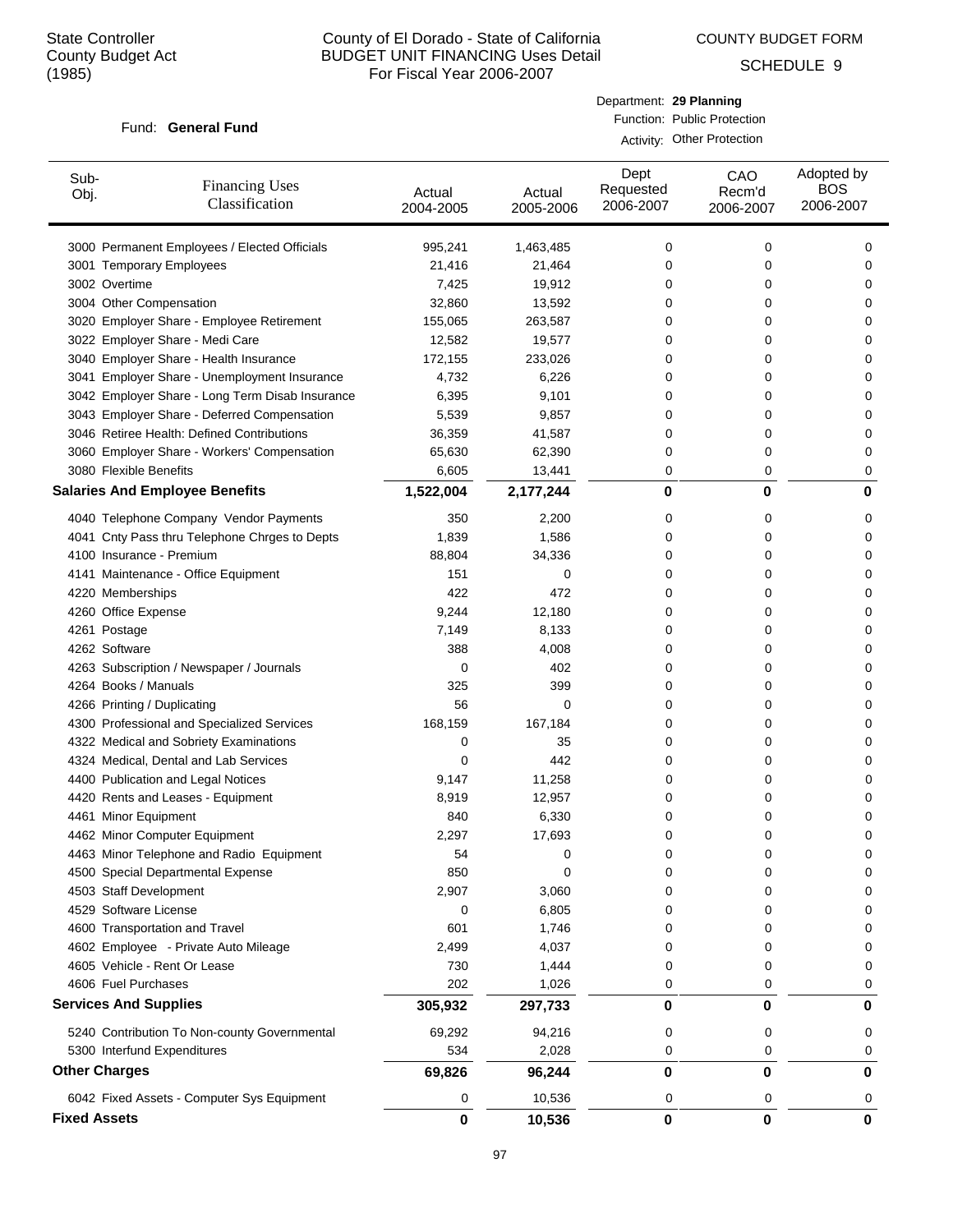COUNTY BUDGET FORM

Department: **29 Planning** Function: Public Protection

SCHEDULE 9

### Fund: General Fund

|                                                         |                                                                                 | Activity: Other Protection |                                |                                   |                                       |   |  |
|---------------------------------------------------------|---------------------------------------------------------------------------------|----------------------------|--------------------------------|-----------------------------------|---------------------------------------|---|--|
| Sub-<br><b>Financing Uses</b><br>Obj.<br>Classification | Actual<br>2004-2005                                                             | Actual<br>2005-2006        | Dept<br>Requested<br>2006-2007 | <b>CAO</b><br>Recm'd<br>2006-2007 | Adopted by<br><b>BOS</b><br>2006-2007 |   |  |
| 7200 Intrafund Transfers                                |                                                                                 | 86,077                     | 212,358                        | 0                                 | 0                                     | 0 |  |
|                                                         | 7220 Intrafnd: Telephone Equipment and Support                                  | 11,431                     | 14,389                         |                                   |                                       |   |  |
| 7223                                                    | Intrafnd: Mail Service                                                          | 2,161                      | 2,066                          | O                                 | 0                                     | O |  |
|                                                         | 7224 Intrafnd: Stores Support                                                   | 967                        | 1,366                          | 0                                 | 0                                     | 0 |  |
|                                                         | 7225 Intrafnd: Central Duplicating                                              | 20,643                     | 14,523                         | 0                                 | 0                                     | 0 |  |
| 7227                                                    | Intrafnd: Internal Data Processing                                              | 24,582                     | 30,862                         |                                   |                                       | 0 |  |
| 7229 Intrafnd: PC Support                               |                                                                                 | 2,218                      | 818                            |                                   | O                                     | 0 |  |
| 7230 Intrafnd: IS Software                              |                                                                                 | U                          | 720                            |                                   |                                       | O |  |
|                                                         | 7231 Intrafnd: IS Programming Support                                           | 3,375                      | 13,628                         | 0                                 | O                                     | O |  |
|                                                         | 7232 Intrafnd: Maint Bldg & Improvmnts                                          | 411                        | 521                            | 0                                 | 0                                     | 0 |  |
|                                                         | 7234 Intrafnd: Network Support                                                  | 23,301                     | 22,756                         | 0                                 | 0                                     | 0 |  |
| <b>Intrafund Transfers</b>                              |                                                                                 | 175,166                    | 314,007                        | 0                                 | $\bf{0}$                              | 0 |  |
|                                                         | <b>Total Financing Uses</b>                                                     | 2,072,927                  | 2,895,765                      | $\bf{0}$                          | $\bf{0}$                              | 0 |  |
|                                                         | <b>Less Department Estimated Revenues</b>                                       | 516,976                    | 528,320                        | 0                                 | 0                                     | 0 |  |
|                                                         | <b>Department Use of Other General</b><br><b>Fund Sources (Net County Cost)</b> | 1,555,951                  | 2,367,445                      | 0                                 | $\bf{0}$                              | ŋ |  |

98